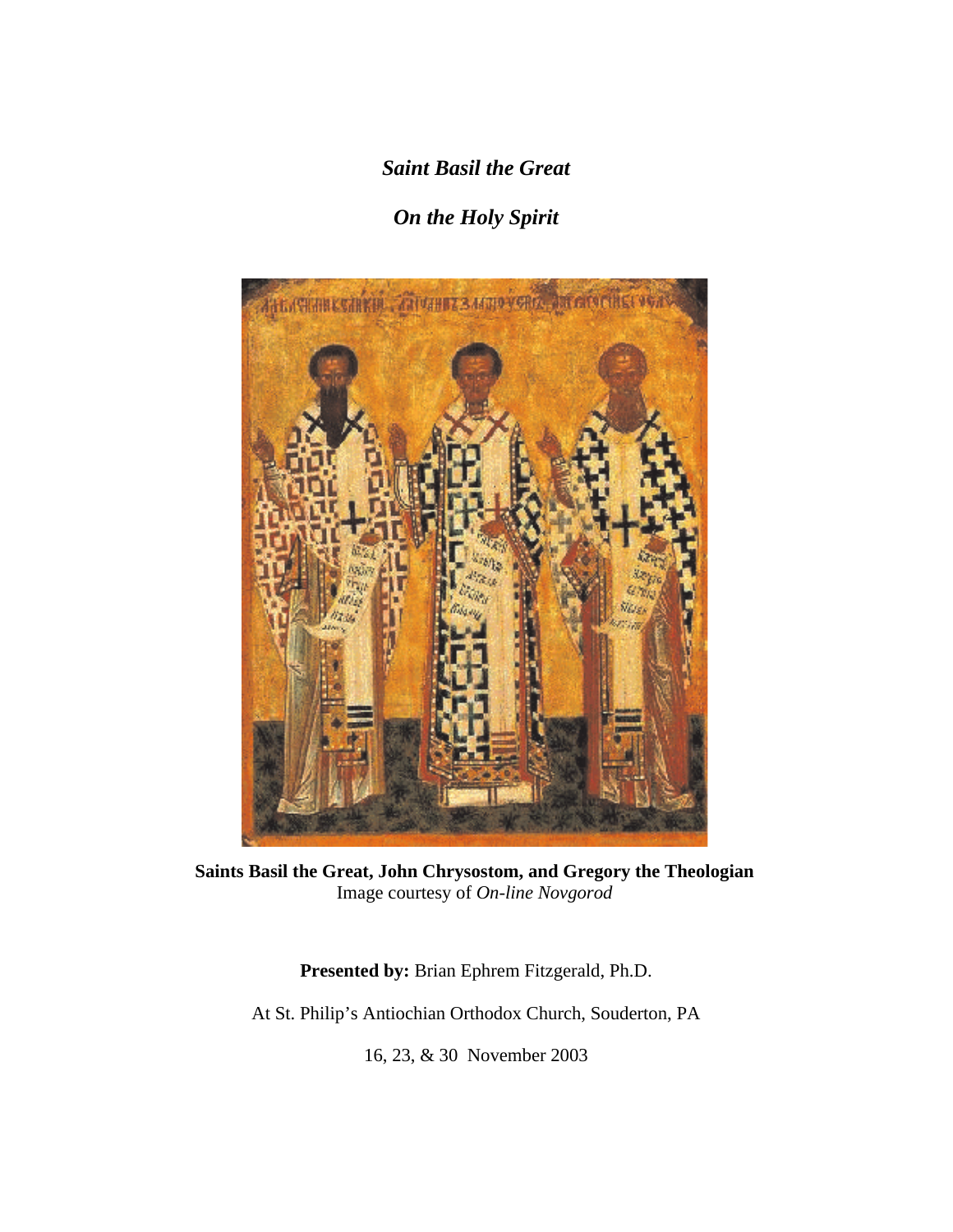# **Saint Basil the Great - His Life**

Together with St. Gregory of Nazianzus ("the Theologian," c. 329-389) and St. Gregory of Nyssa (c. 330-395), St. Basil the Great is of one of the *Cappadocian Fathers*, namely the famous fourth-century theologians from Cappadocia (now central Turkey), who are best known for developing and perfecting the trinitarian theology of St. Athanasius the Great (c. 295-373). Their collective theological endeavors established the foundations of Orthodox Christian trinitarian theology. To understand Orthodox Christian trinitarianism fully, one must grasp the teachings of the Cappadocian Fathers.

Of the three, only St. Basil of Caesarea has earned the cognomen, "the Great." Among the three fathers, St. Basil was the most well-rounded. He was a theologian and intellectual of the first order, but was also a consummate ecclesiastical statesman, organizer and liturgist. He was not only the *second Athanasius* in defense of Orthodox theology, but a founder of monasteries, hospices, hospitals, and so forth. St. Basil of Caesarea has earned the cognomen, "the Great," not only for his teachings, but for his actions and life as well.

St. Basil was born circa 330 in Caesarea of Cappadocia to a wealthy family known as both Christian and noble. His Christian lineage and relations are rather impressive. His father, also called Basil, was a rhetorician from Neocaesarea in Pontus (now north-central Turkey), who was a son of St. Macrina the Elder, a pupil of St. Gregory the Wonderworker (c. 213-270), bishop of Neocaesarea in Pontus. His mother, Emmelia, was a martyr's daughter. She gave birth to ten children, three of whom became bishops, i.e., St. Basil of Caesarea, St. Gregory of Nyssa, and St. Peter of Sebaste. Her eldest daughter, St. Macrina the Younger (c. 327-379), was a model of the Christian ascetic life and is immortalized in St. Gregory of Nyssa's *Life of Macrina* and *On the Soul and the Resurrection*.1

St. Basil received his elementary education at the hands of his father, Basil of Neocaesarea. For his higher education, the talented youth attended schools of rhetoric in Caesarea of Cappadocia, Constinople, and finally Athens (after 351). St. Basil thus received a first-rate education and this cultivation will tell in his later theological works. While studying at the famous school of Athens, he made the acquaintance and lifelong friendship of St. Gregory, the future bishop of Nazianzus. Around 356 he returned to his native Caesarea and began a short-lived career as a rhetorician.<sup>2</sup>

St. Basil soon renounced his secular career and sought a life totally dedicated to God. His first step was to be baptized, doing this at a time when adults usually delayed baptism until their deathbed in order to avoid enduring the rigors of a post-baptismal Christian life for a lengthy period. His second step was to journey through the eastern Mediterranean to visit the famous ascetics of Egypt, Palestine, Syria and Mesopotamia. Their steadfastness in the ascetic life inspired and motivated him to emulate them as his strength allowed.

*Much time had I spent in vanity, and had wasted nearly all my youth in the vain labour which I underwent in acquiring the wisdom made foolish by God. Then once upon a time, like a man roused from deep sleep, I turned my eyes to the marvellous light of the truth of the Gospel, and I perceived the uselessness of "the wisdom of the princes of this world, that come to naught." I wept many tears over my miserable life and I prayed that guidance might be vouchsafed me to* 

<sup>1</sup>Johannes Quasten, *Patrology III* (Westminster, MD: Christian Classics, 1983) 203-204.

<sup>2</sup>Johannes Quasten, *Patrology III* 204.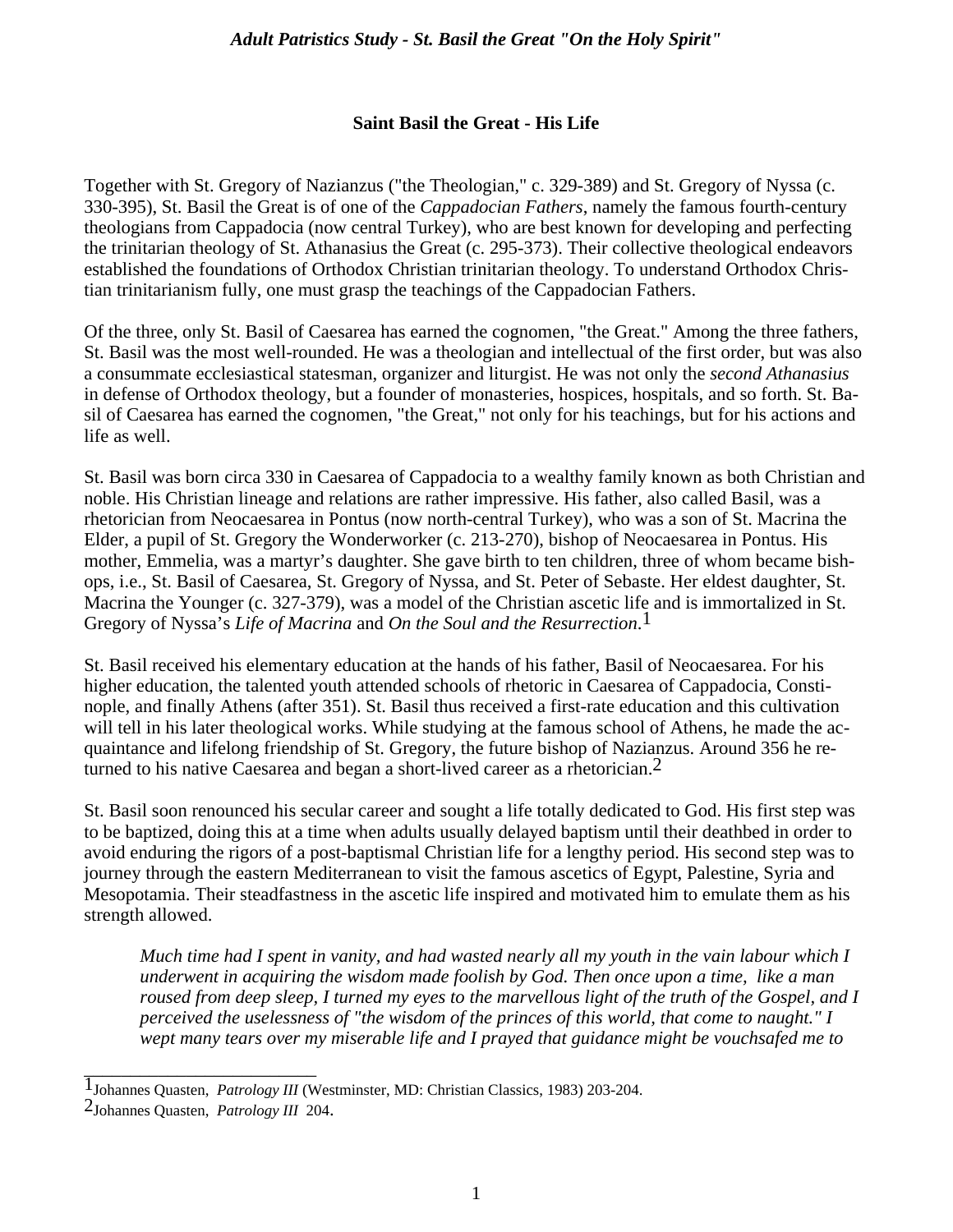*admit me to the doctrines of true religion. First of all was I minded to make some mending of my ways, long perverted as they were by my intimacy with wicked men. Then I read the Gospel, and I saw there that a great means of reaching perfection was the selling of one's goods, the sharing them with the poor, the giving up of all care for this life, and the refusal to allow the soul to be turned by any sympathy to things of earth. And I prayed that I might find some one of the brethren who had chosen this way of life, that with him I might cross life's short and troubled strait. And many did I find in Alexandria, and many in the rest of Egypt, and others in Palestine, and in Coele Syria, and in Mesopotamia. I admired their continence in living, and their endurance in toil; I was amazed at their persistency in prayer, and at their triumphing over sleep; subdued by no natural necessity, ever keeping their souls' purpose high and free, in hunger, in thirst, in cold, in nakedness, they never yielded to the body; they were never willing to waste attention on it; always, as though living in a flesh that was not theirs, they shewed in very deed what it is to sojourn for a while in this life, and what to have one's citizenship and home in heaven. All this moved my admiration. I called these men's lives blessed, in that they did in deed shew that they "bear about in their body the dying of Jesus." And I prayed that I, too, as far as in me lay, might imitate them.*3

Upon his return, he followed the advice of the Lord to the Rich Man, dividing all his possessions and distributing it to the poor.<sup>4</sup> He then went into solitude near Neocaesarea on the Iris. He was not alone for long. Many soon joined him and shared the cenobitic life with him.<sup>5</sup> When St. Gregory of Nazianzus visited St. Basil in 358, they compiled the *Philocalia*, an anthology of Origen's (c. 185-254) works, as well as the two *Monastic Rules* which were influential in the spread of the communal ascetic Christian life. These monastic rules, in fact, earned St. Basil the title of the Lawgiver of Greek Monasticism since they laid the foundations of Byzantine monastic life. Even in this early phase of his career, St. Basil showed himself a man of action by founding several monasteries.<sup>6</sup>

Such industry could hardly go unnoticed, hence St. Basil caught the eye of Eusebius, the metropolitan of Caesarea (d. c. 370). In 364, he ordained St. Basil a priest. Before long, St. Basil became indispensable as administrator, advisor and teacher. Upon Eusebius' death in 370, St. Basil succeeded him, becoming bishop of Caesarea, metropolitan of Cappadocia, and exarch of the civil diocese of Pontus. His swiftness in charity soon won him the love of his flock. He established hospitals, homes for the poor, hospices for travellers, and so forth.7

As able as he was in administration, St. Basil is best known as a champion of orthodoxy in an age wherein Arian theology held official favor. The works, *Against Eunomius* and *On the Holy Spirit*, for example, are his two dogmatic treatises addressing trinitarian theology. His courage was as noteworthy as his sagacity. When the Arian emperor Valens (c. - 378) sent the prefect Modestus, threatening confiscation and exile, St. Basil withstood him so resolutely that Valens reconsidered and withdrew his decree of banishment.8

 $\overline{\phantom{a}}$  , which is a set of the set of the set of the set of the set of the set of the set of the set of the set of the set of the set of the set of the set of the set of the set of the set of the set of the set of th

<sup>3</sup>Saint Basil the Great, *Letters* (ed. Philip Schaff and Henry Wace; trans. Rev. Blomfield Jackson, M.A.; NPNF 8, Second Series; Grand Rapids, MI: Eerdmans, 1983) 263 (*Letter 223, ch. 2)*.

<sup>4</sup>Matthew 19:21

<sup>&</sup>lt;sup>5</sup>The communal monastic life after the pattern set by St. Pachomius (c. 290-346), in contrast to the anchoritic, or solitary ascetic life pursued by Saints Anthony the Great (c. 251-356) and Paul of Thebes (d. c. 340).

<sup>6</sup>Johannes Quasten, *Patrology III* 205.

<sup>7</sup>Johannes Quasten, *Patrology III* 205.

<sup>8</sup>Johannes Quasten, *Patrology III* 206.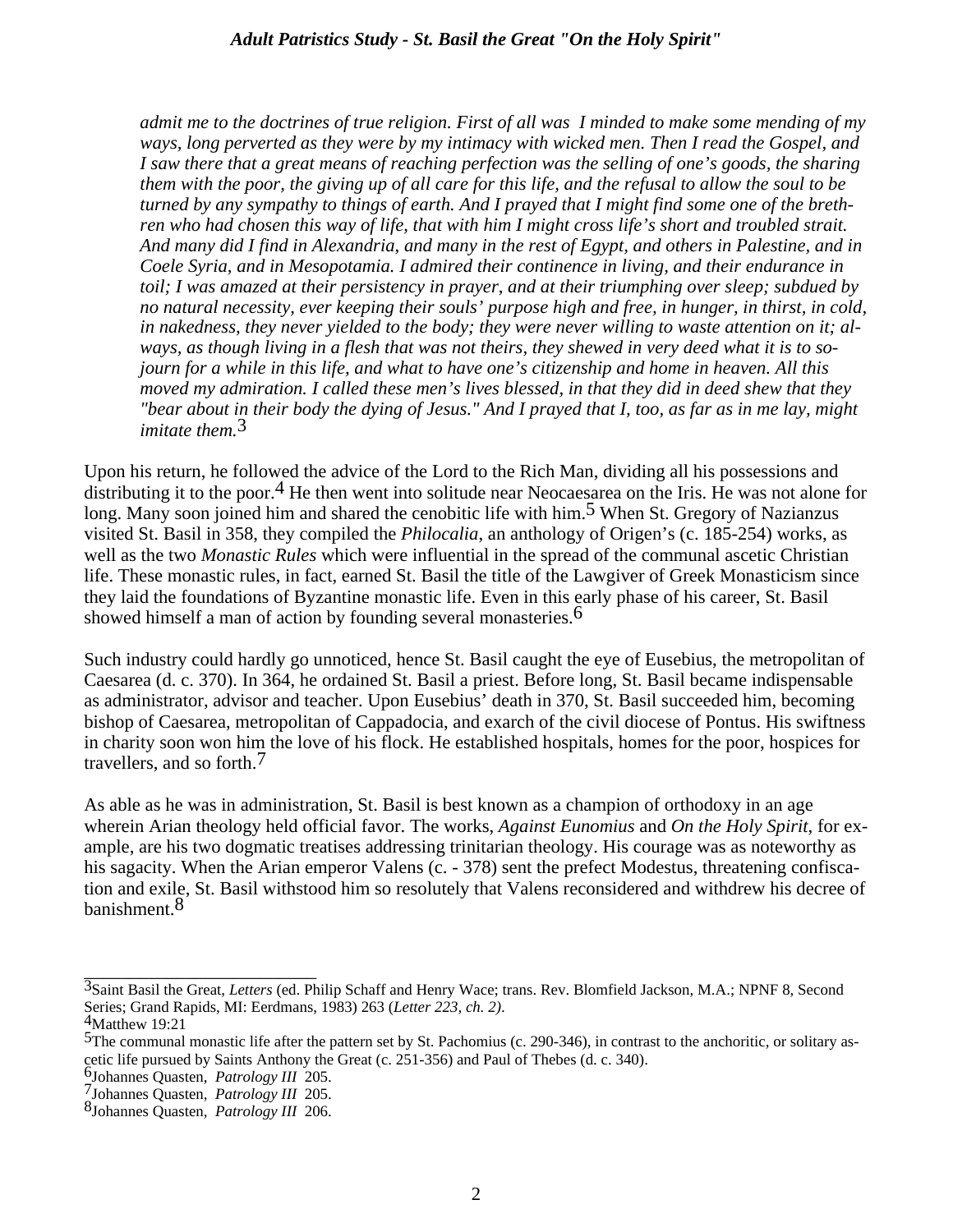In an age when the Church was sorely divided, St. Basil sought unity. To improve relations between the Christian East and Rome, he enlisted the help of St. Athanasius who had made himself well-known in the West during earlier periods of exile. St. Basil was convinced that orthodox theology would only prevail if no effort was wasted in internecine church battles. Unfortunately, his efforts were hindered due to the struggle between Meletius and Paulinus for the episcopal throne of Antioch. St. Basil's appeal to St. Athanasius and Rome to heal this schism failed since St. Basil was supportive of Meletius while the latter were supportive of Paulinus. The letters he received from the West affirmed the community of faith, but offered no concrete assistance regarding the Antiochene succession.<sup>9</sup>

St. Basil did live to see the dawn of better times, however. The Arian emperor Valens died in the catastrophic battle of Adrianople (9 August 378) and was succeeded by the orthodox emperor, Theodosius I (ruled 379-395). St. Basil passed away on 1 January 379, not yet 50 years of age. In 381, through the Second Ecumenical Council at Constantinople, Theodosius I brought order and unity to the Church. This council also promulgated the Niceno-Constantinopolitan Creed for which St. Basil laid the theological foundations.10 The Orthodox Church celebrates his feast on 1 January.

# **About** *On the Holy Spirit*

Composed around 375, On the Holy Spirit (περι του άγιου πνεύματος) is dedicated to St. Amphilochius, bishop of Iconium (c. 240-395), a colleague in defense of Nicene Orthodoxy. The immediate occasion for this treatise was the accusation that the doxology St. Basil used in public worship, "glory be to the Father with the Son together with the Holy Spirit" (μετά τοῦ ὑιοῦ σὺν τῷ ἀγίῳ πνεύματι) was an innovation. His opponents preferred, "glory be to the Father *through the Son in the Holy Spirit*" (διά του υιου εν τώ άγιω πνεύματι), which was a traditional formula. The second doxology was supposedly superior in that it expressed more precisely what these contenders saw as the distinct levels of glory appropriate to the three persons of the Holy Trinity. Against this, St. Basil affirmed that the Church knew and used *both* formulas, each having its own context and meaning. St. Basil analyzes both doxologies and their respective usages, as well as the theological underpinnings of each. When he sets forth the theological implications underlying this confrontation, this treatise becomes a powerful defense of the divinity of the Holy Spirit. Six years later, this work served as a source for St. Ambrose, bishop of Milan (c. 339-397) in his work, *De Spiritu Sancto*. Through this channel many of St. Basil's ideas came to influence the Christian West.<sup>11</sup>

The wider context of this treatise is the half-century struggle of the varying strands of "Arian" theology against the defenders of Nicaea, who themselves were not entirely uniform. The old Nicaeans, e.g., St. Athanasius the Great, stood steadfastly by the term *homoousios* (δμοσύσιος), "of *one* essence," used by the Nicene Creed. Hereby they defended the unity in essence of the Father and the Son, which was this term's strength. The New Nicaeans, such as St. Basil and the other Cappadocian Fathers, came out of a school of thought which preferred the term, *homoiousios* (**ομοιούσιος**), i.e., "of *similar* essence." The term, *homoousios*, did have its drawbacks. It was a new term whose usage could be construed, with some justification, as an innovation. Adherents of the homoiousian tradition feared that *homoousios*  could imply more than unity of essence, but also confusion of the distinct persons of the Holy Trinity,

<sup>9</sup>Johannes Quasten, *Patrology III* 206-207. \_\_\_\_\_\_\_\_\_\_\_\_\_\_\_\_\_\_\_\_\_\_\_\_\_

<sup>10</sup>Johannes Quasten, *Patrology III* 207.

<sup>11</sup>Johannes Quasten, *Patrology III* 210-211.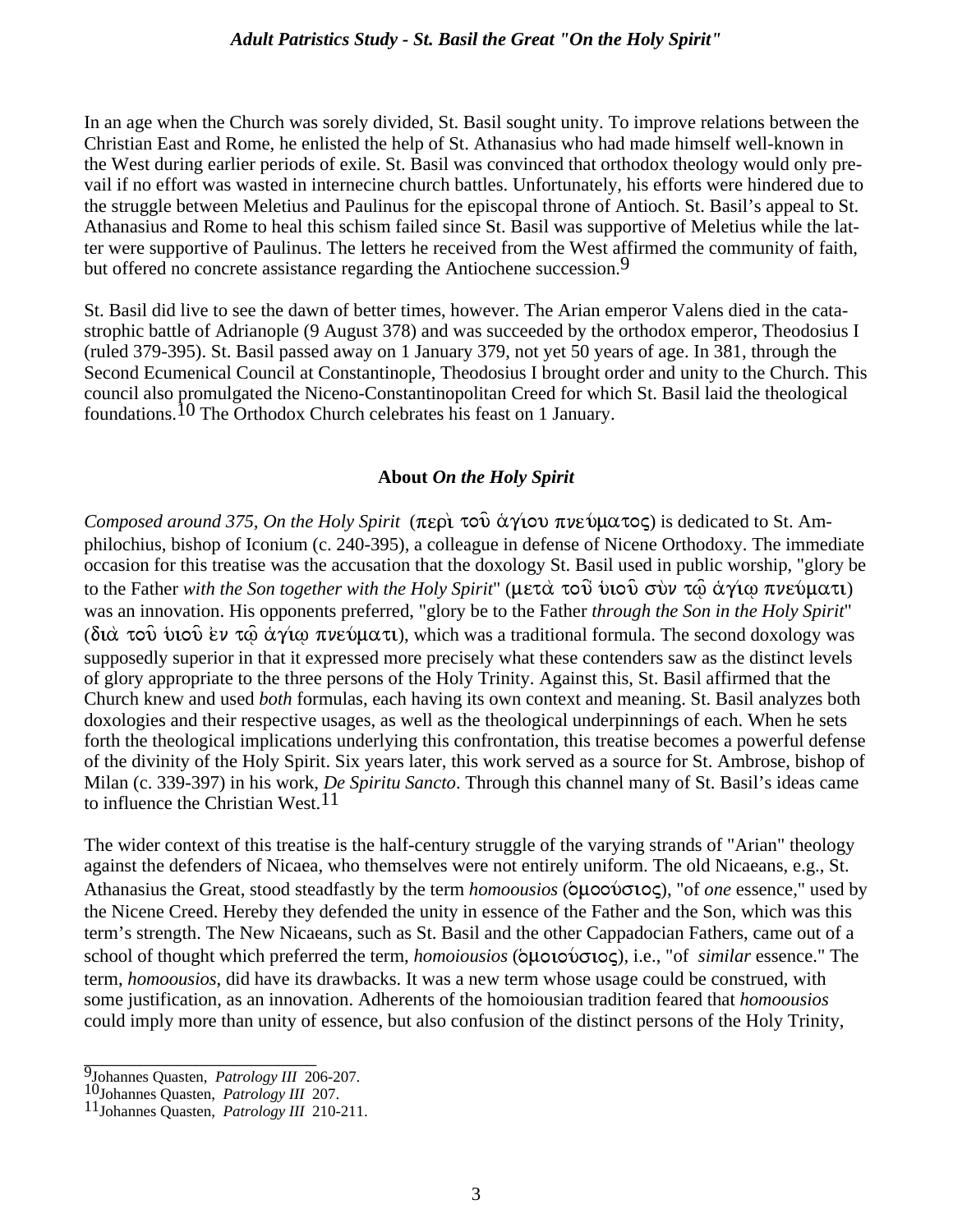namely, Sabellian heresy. The homoiousian tradition had the advantage of accentuating the distinctiveness of the persons of the Father and the Son. St. Athanasius the Great and the Cappadocian Fathers eventually recognized each other as allies in defense of Nicaea. Although their traditions varied somewhat in terminology, their theological intent and goals were the same. Yet among the homoiousians, however, were those who emphasized the divine unity of essence so little that it was hardly affirmed at all. These were the "Semi-Arians." Furthest away from the Old Nicaeans were those who placed the Son in the created order, namely the radical Arians. By the late fourth century, however, this group was becoming a very small minority.

So the main battle was over the degree of adherence to the *homoousios* of those in the *homoi*ousian tradition. Would they embrace Arianism (although not necessarily *Arius*) or Nicaea? St. Basil the Great, together with St. Gregory of Nazianzus ("the Theologian") and his brother, St. Gregory of Nyssa, refined the meaning of the *homousios* to account more adequately for the distinct persons of the Father and the Son. In short, they defined the *homoousios* in light of the homoiousian tradition, safeguarding both the unity of the divine nature as well as the distinct persons of the Father and the Son. The great contribution of St. Basil and the Cappadocians was to win the vast majority of the homoiousians for Nicaea.<sup>12</sup>

Where does *On the Holy Spirit* fit into all this? In the controversies above, the issue was the consubstantiality of the Father and the Son. Theologically, the defenders of Nicaea had nearly won. The emperor Valens still backed Arianism. But with his demise at Adrianople (9 August 378) and the rise of Theodosius I (379), Nicene theology would be near complete victory within the Roman Empire. *But what about the divinity of the Holy Spirit?* This issue figured little in the previous debates. Christians had been baptized using the trinitarian formula based on Matthew 28:19, "Go ye therefore, and teach all nations, baptizing them *in the name of the Father, and of the Son, and of the Holy Spirit*." But to what degree the Holy Spirit was divine had not yet been thoroughly discussed.

Among St. Basil's opponents were those who seemed to affirm the divinity of the Son, but had reservations, to say the least, about the divinity of Holy Spirit.<sup>13</sup> Others seemed, perhaps, to see varying degrees of divinity in the Father, Son, and Holy Spirit respectively.<sup>14</sup> These were possibly among the more radical Arians. It is likely that the opponents of the full divinity of the Holy Spirit were as varied in their opinions as had been those who opposed the full divinity of the Son. In any case, these *pneumatomachoi*, or "Spirit fighters," did not affirm the full divinity of the Holy Spirit.

St. Basil answered the *pneumatomachoi* in several ways. Using the authority of Holy Writ, he demonstrated that the Holy Spirit was called Lord and thus ranked no less than the Father and the Son. From the magnitude and glory of the Holy Spirit's works in our illumination, sanctification and salvation, and in creation as well, he demonstrated the divinity of the Holy Spirit. Works attributed only properly to God can only be performed by God. Since such were the works of the Holy Spirit, the Holy Spirit must be divine. St. Basil affirmed the distinct persons of the Holy Trinity, i.e., the Father as unoriginate, the

<sup>12</sup>For a brief discussion of this background, see Johannes Quasten, *Patrology III* 230-231, and David Anderson, "Introduction," *St. Basil the Great: On the Holy Spirit* (trans. David Anderson; Crestwood, NY: St. Vladimir's Seminary Press, 1997) 7-10. \_\_\_\_\_\_\_\_\_\_\_\_\_\_\_\_\_\_\_\_\_\_\_\_\_

<sup>13</sup>See Basil of Caesarea, *St. Basil the Great: On the Holy Spirit* (trans. David Anderson; Crestwood, NY: St. Vladimir's Seminary Press, 1997) 45, 50-52, 75-76, 88-89. The arguments presented here are most forceful if the opponents affirmed the divinity of the Son but questioned or lessened that of the Holy Spirit.

<sup>14</sup>See Basil of Caesarea, *St. Basil the Great: On the Holy Spirit* (trans. David Anderson; Crestwood, NY: St. Vladimir's Seminary Press, 1997) 68-75. The concept of *subnumeration*, which St. Basil opposes, implies decreasing degrees of divinity from Father to Son to Holy Spirit, as if numbering them "one, two, three" indicated rank according to essence, i.e., "first, second, third," or "most, lesser, least."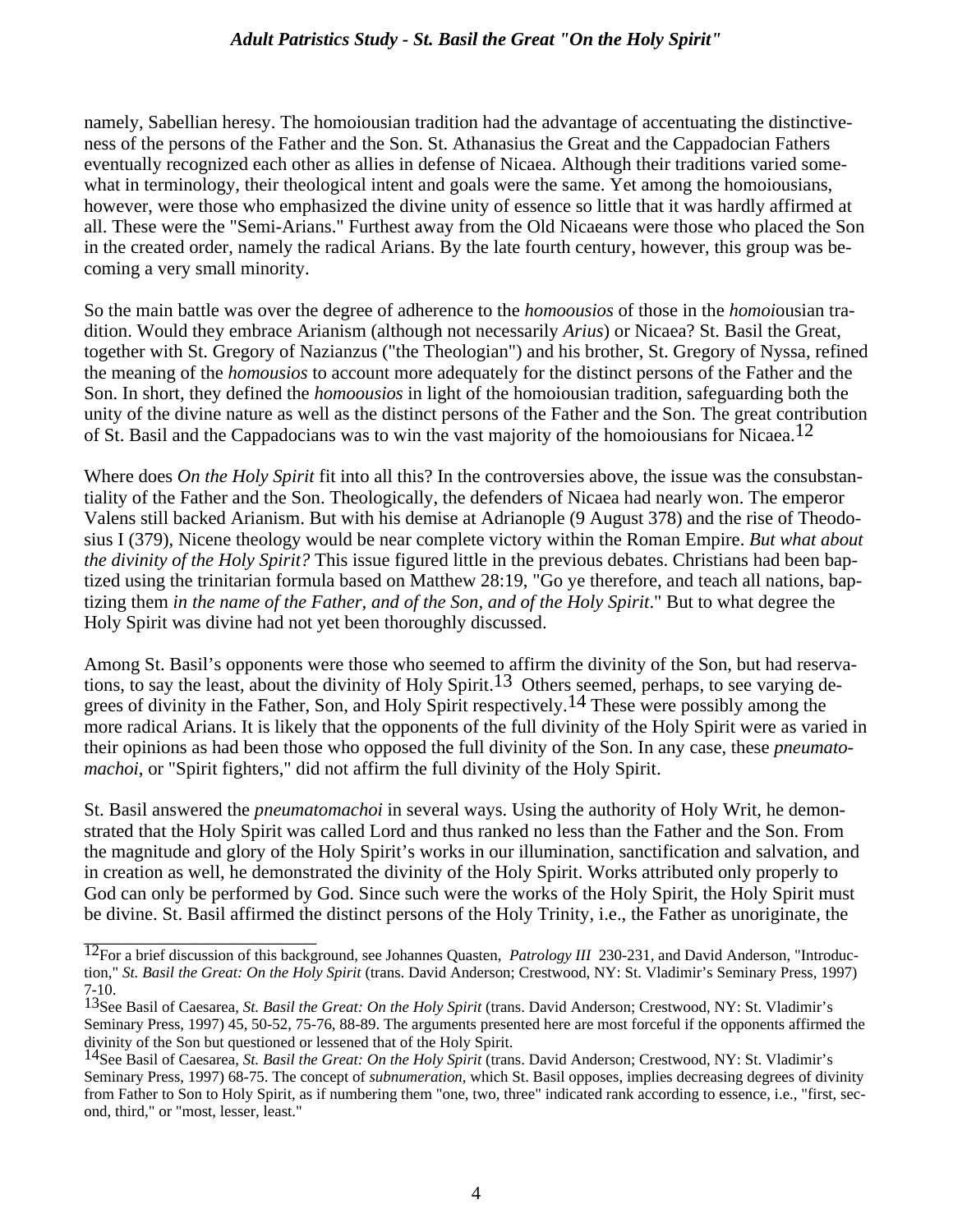Son as Begotten of the Father, and the Holy Spirit as proceeding from the Father. Yet all three shared equally in the divine nature and were therefore equally divine. St. Basil argued that to affirm the three fully divine persons of the Holy Trinity is the best way to avoid polytheism, which he saw as a logical consequence of his opponents' subordinationism in which three differing divine essences could imply three gods.

What one does not find in *On the Holy Spirit* is the forthright affirmation, *the Holy Spirit is God*. In better times, when Nicene Orthodoxy prevailed, some found St. Basil's apparent lack of candor scandalous. Yet St. Basil clearly accepted the verity of this affirmation. St. Gregory of Nazianzus relates that St. Basil affirmed this truth quite freely, both in private and in his public sermons. St. Basil was cautious about using this exact phrase in the current treatise, however, since it was found neither in Holy Writ nor in written traditions of the Church. The Arians still had the support of Valens, the emperor. Had St. Basil given them the occasion, his foes would have accused him of innovation and sought his deposition, thereby disrupting completely his public work. Instead, St. Basil expressed the truth of this phrase using other terms. In so doing, he would defeat them logically and therefore utterly. Hence St. Basil avoided the phrase, *the Holy Spirit is God*, in *On the Holy Spirit*. That this is his intended conclusion is beyond doubt, however.15

# **The Immediate Issue: St. Basil's Doxology**

As stated earlier, the immediate occasion for this treatise was the accusation that St. Basil's doxology, "glory be to the Father *with the Son together with the Holy Spirit*" (μετά τοῦ ὑιοῦ σὺν τῷ ἀγίῳ  $\pi\nu\epsilon\psi\mu\alpha\tau\iota$ ) was both unscriptural and an innovation, whereas "glory be to the Father *through the Son in* the Holy Spirit" (διά τοῦ ὑιοῦ ὲν τῷ ἀγίῳ πνεύματι) was traditional. Since prayer and theology are inseparable (*lex orandi lex est credendi*), a debate over proper worship necessarily involved a debate about correct theology. In this section, the immediate issue studied is that of the doxology. The theological foundations of this issue will be analyzed later.

His opponents based their objections upon certain preferences regarding prepositions used concerning the persons of the Holy Trinity. Their apparent contention was that any mention of Father, Son and Holy Spirit *as different* facilitates the argument that they *are different in nature*. St. Basil accuses them of reviving therein an argument of the heretic, Aetius, who asserts that things different in nature are expressed in different terms. Therefore, the usage of the prepositions, *from*, *through*, and *in*, are significant for St. Basil's opponents. The preposition *from* is best used concerning God the Father, *through* concerning God the Son, and *in* concerning God the Holy Spirit. These prepositions indicate distinctions in essence and thus should not be used interchangeably. *From* supposedly indicates the cause of all things, *through* indicates instrumentality, whereas *in* indicates the time and place for such action.<sup>16</sup>

St. Basil attributes such meticulous use of prepositions to dependence on pagan philosophy, essentially, the four Aristotelian causes: **a)** formal (the form of a thing), **b)** material (the stuff from which a thing is), **c)** efficient (the agent of change), and **d)** final (that for the sake of which the change is).17 In St. Basil's

<sup>15</sup>Saint Gregory Nazianzen, *Oration XLIII: Panegyric on Saint Basil* (ed. Philip Schaff and Henry Wace; trans. Charles Gordon Browne, M.A. and James Edward Swallow, M.A.; NPNF 7, Second Series; Grand Rapids, MI: Eerdmans, 1983) 418-419 (*ch. 68-69)*. For a brief discussion about St. Basil's approach to this phrase, see Johannes Quasten, *Patrology III* 231-233. 16Basil of Caesarea. *On the Holy Spirit* 18-19.

<sup>17</sup> Aristotle discusses these causes in *Posterior Analytics*, Book 2, chapter 11. Aristotle, "Posterior Analytics," *The Basic*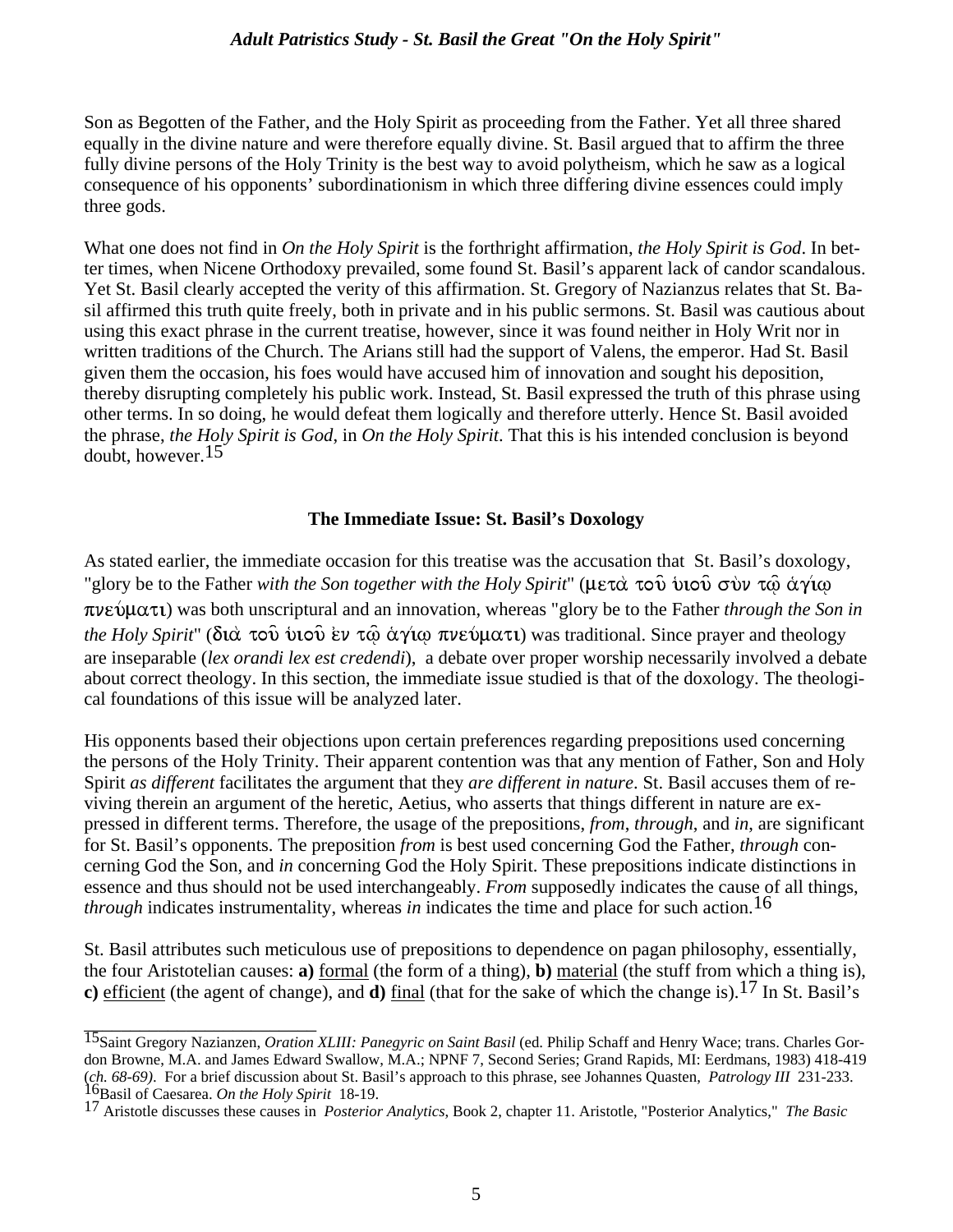review of these causes, *from* would refer to the material cause, *through* to the efficient cause (indicating instrumentality), while *in* refers to the time and space in which an action or change occurs. He notes that his opponents thereby reduce God the Son to a mere instrument while the Holy Spirit is reduced to mere location. So far, St. Basil notes, his opponents remain true to the methods of their pagan sources. But when they apply *from* to God the Father (associating *from* with the supreme cause of all rather than with the material cause), they are inconsistent with their pagan tutors, claiming that they are switching, in this instance, to apostolic usage. What is the result of this sophistical wizardry? The cause (God the Father) has one nature, the instrument (God the Son) another, and the place (the Holy Spirit) yet another, namely three essences or degrees of essence within the Holy Trinity. St. Basil thus accused his opponents of polluting the clear and simple doctrine of the Holy Spirit with their love of pagan philosophical distinctions.18

Holy Scripture, furthermore, does not abide by these restrictions. Holy Scripture and Christians rightly bind the Master of all with *all* appropriate prepositions. The Word of truth often uses the expressions above, but is not bound to them. *From* can refer to matter, e.g., "*y*ou shall make a lampstand *from* pure gold" (Ex. 25:31; similar examples: Ex. 25:10, 1 Cor. 15:47). This preposition, however, is more likely to refer to the supreme cause of all, e.g., "one God, *from* Whom are all things" (1 Cor. 8:6; similar: 1 Cor. 11:12). Therefore Holy Writ, which is authoritative for Christian theology, does not mimic the fastidiousness of the pagans and their Christian heretical admirers.<sup>19</sup>

Holy Scripture, in fact, frequently contradicts his opponents' prescribed usage. For example, *through whom* is said not only concerning God the Son, but also concerning God the Father. *From whom* is spoken not only of the Father, but also of the Son and the Holy Spirit. "For *from* him, and *through* him, and to him, are all things: to whom be glory for ever. Amen." (Rom. 11:36). St. Basil shows from the context of this verse that God the Son is the referent. But even if God the Father were the referent, *from* and *through* apply to the same person of the Holy Trinity. Whether the Father or the Son is intended, the usage of prepositions fails to match that of the pneumatomachoi. Other examples of *from whom* referring to God the Son are Colossians 2:19, John 1:16, and so forth. An example of *from whom* referring to the Holy Spirit is Galatians 6:8, "for he that soweth to his flesh shall from the flesh reap corruption; but he that soweth to the Spirit shall *from the Spirit* reap life everlasting." Other examples are 1 John 3:24, Luke 1:20, and John 3:6. The attentive reader will therefore note that *from whom* is used in many ways. If Holy Writ does not follow the restrictions of the pneumatomachoi, why should anyone else?  $20$ 

But *through whom* and *by whom* are also used concerning Father, Son and Holy Spirit alike. Due to the multitude of reference regarding the Son, which are acknowledged by his opponents, St. Basil does not cite them. But he does cite such usage regarding both God the Father and the Holy Spirit, further dismantling his opponents' argument. "God is faithful, *through whom* ye were called unto the fellowship of his Son Jesus Christ our Lord." (1 Cor. 1:9) Here *through whom* refers to God the Father. Other examples of such usage are 2 Corinthians 1:1, Galatians 4:7, and Romans 6:4. 1 Corinthians 12:8 provides

19Basil of Caesarea. *On the Holy Spirit* 21-22.

\_\_\_\_\_\_\_\_\_\_\_\_\_\_\_\_\_\_\_\_\_\_\_\_\_\_\_\_\_\_\_\_\_\_\_\_\_\_\_\_\_\_\_\_\_\_\_\_\_\_

*Works of Aristotle*; (ed. Richard McKeon; Oxford: University Press, 1941) 170-172. See also David Anderson's note in Basil of Caesarea. *On the Holy Spirit 19.*

<sup>18</sup>Basil of Caesarea. *On the Holy Spirit* 19-22*.* St. Basil is not arguing against the study or use of pagan philosophy per se, rather against the inept usage which promulgates heresy. St. Basil had a formidable classical education himself. Although assigned a status far below Holy Writ, discerning study of classical literature and philosophy could be quite useful for educational purposes. St. Basil found in erudition a friend of faith rather than a foe, if used discerningly. For a brief discussion of this subject and St. Basil's work, *Ad Adolescentes*, see Johannes Quasten, *Patrology III* 214-215.

<sup>20</sup>Basil of Caesarea. *On the Holy Spirit* 22-25.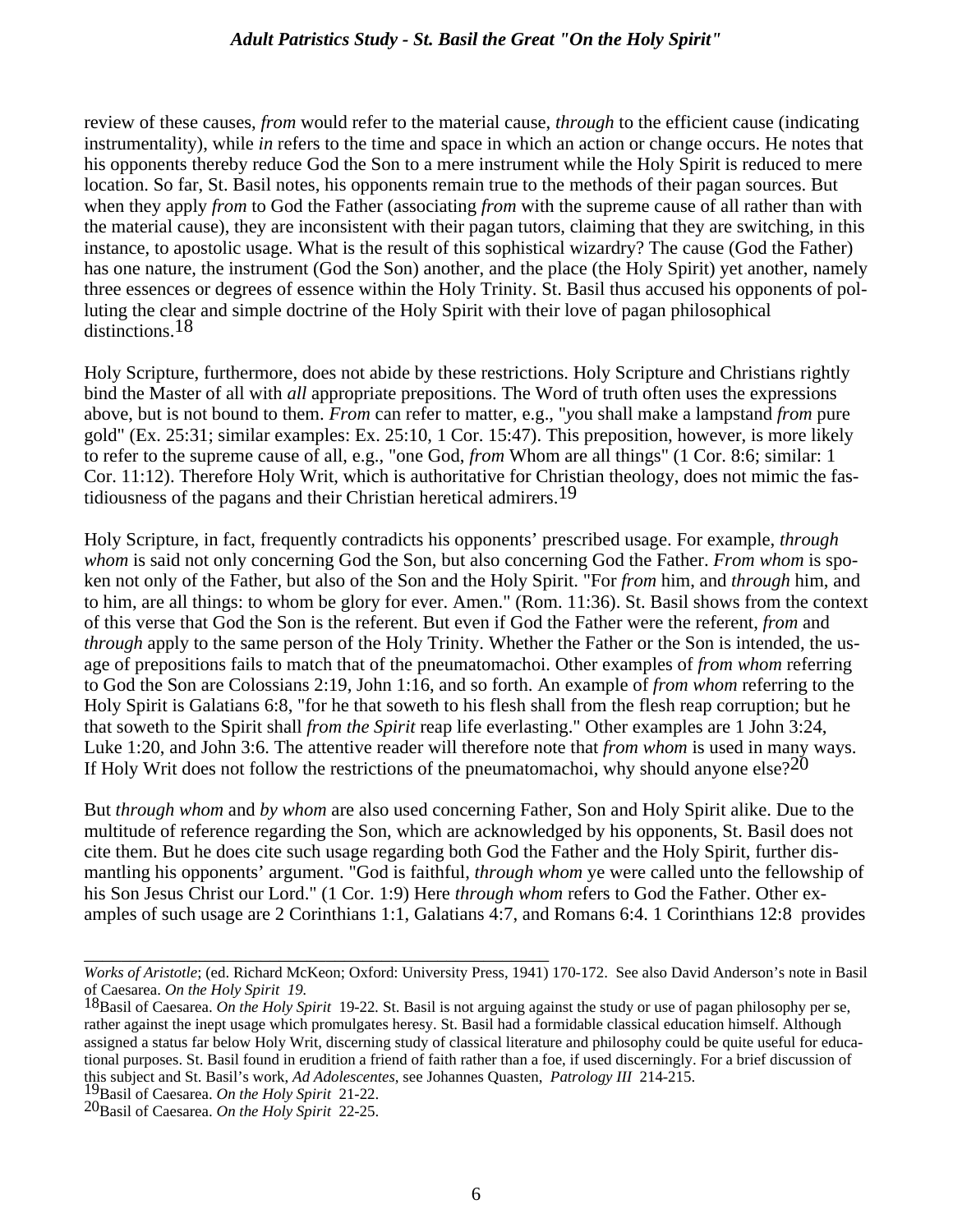an example of *through whom* applying to the Holy Spirit, "for to one is given by the Spirit the word of wisdom; to another the word of knowledge *through the same Spirit*." Yet another example is 2 Timothy 1:14, "that good thing which was committed unto thee keep *by the Holy Spirit* which dwelleth in us."21

*In whom*, which should refer only to the Holy Spirit, refers to God the Father in, "*in God* we shall do valiantly" (Ps. 108:13). Other examples of such usage are found in Psalm 89:16, 2 Thessalonians 1:1, Romans 1:10, and so forth. Furthermore, at times Holy Writ uses prepositions interchangeably. *Through whom* or *by whom* are sometimes used with the meaning of *from whom* (e.g., Gen. 4:1, Num. 36:1, Gen. 40:8). Sometimes scriptures do the opposite, using *from whom* with the meaning *through whom* or *by whom* (Gal. 4:4, 1 Cor. 11:12). In short, Holy Scripture is not bound by the preferences of the pneumatomachoi regarding any preposition.22

St. Basil's use of *with* regarding the Holy Spirit offends his opponents on the grounds that it is an innovation and is never used by Holy Writ. Such usage would glorify the Holy Spirit together with the Father and the Son, a communion of glory and essence which the pneumatomachoi deny. Holy Scripture, St. Basil argues, sometimes uses *in* and *by* (of which the pneumatomachoi approve) with the force of with, citing as examples Psalm 65:13 (LXX), Psalm 104:13 (LXX), and Psalm 43:9 (LXX). Furthermore, the conjunction *and* is used to connect names with the same logical meaning as the preposition *with*. Examples of this are 2 Corinthians 13:14, Romans 15:30, and of course Matthew 28:19, "go ye therefore, and teach all nations, baptizing them in the name of the Father, *and* of the Son, *and* of the Holy Spirit: teaching them to observe all things whatsoever I have commanded you: and, lo, I am with you alway, even unto the end of the world. Amen." The usage of *in* and *by* with the meaning of *with* undermines the opponents' objections. Due to the logical equivalence of *and* and *with*, the baptismal commandment of the Lord does not differ in meaning from St. Basil's formula, "glory be to the Father *with the Son together with the Holy Spirit.*" As a result, St. Basil's formula has effective authorization from Holy Scripture since it uses the logical equivalent of his formula. How then is he an innovator? St. Basil then taunts his detractors. They demand exact conformity with Holy Scripture but their own doxology, "glory be to the Father *through the Son in the Holy Spirit*," is nowhere found in it. If they insist that St. Basil follow such exact conformity with scriptural usage, they had better find some scriptural examples to support their own doxology! $23$ 

St. Basil affirms that the Church knows and uses *both* doxologies. Both have their proper context in worship and prayer, each with their unique emphasis. *With the Holy Spirit* expresses best the communion of the Holy Spirit with the Father and the Son in essence and in all the relations and activities of the Holy Trinity. If one would emphasize the relationship between the Holy Spirit and us, namely in the magnitude of blessings we receive from the Holy Spirit, *in the Holy Spirit*, is most apt. These doxologies are therefore complimentary rather than contradictory.<sup>24</sup>

Why bother oneself so much with mere prepositions? The pneumatomachoi made such terminological usage central to their objections. After all, an objection to a specific doxology's wording was the

<sup>21</sup>Basil of Caesarea. *On the Holy Spirit* 25-27.  $\overline{\phantom{a}}$  , which is a set of the set of the set of the set of the set of the set of the set of the set of the set of the set of the set of the set of the set of the set of the set of the set of the set of the set of th

<sup>22</sup>Basil of Caesarea. *On the Holy Spirit* 27-28.

<sup>23</sup>Basil of Caesarea. *On the Holy Spirit* 89-92, 102-103. For a similar argument concerning *through* and *with* concerning the Son, see Basil of Caesarea. *On the Holy Spirit* 33-34. St. Basil also demonstrates support for *with* regarding the Holy Spirit in the writings of several Church Fathers, and in the unwritten traditions (mainly regarding liturgy and worship) of the Church. This will be discussed later when addressing the theological methods of St. Basil. See Basil of Caesarea. *On the Holy Spirit*  106-113 and 98-103 respectively.

<sup>24</sup>Basil of Caesarea. *On the Holy Spirit* 93-102.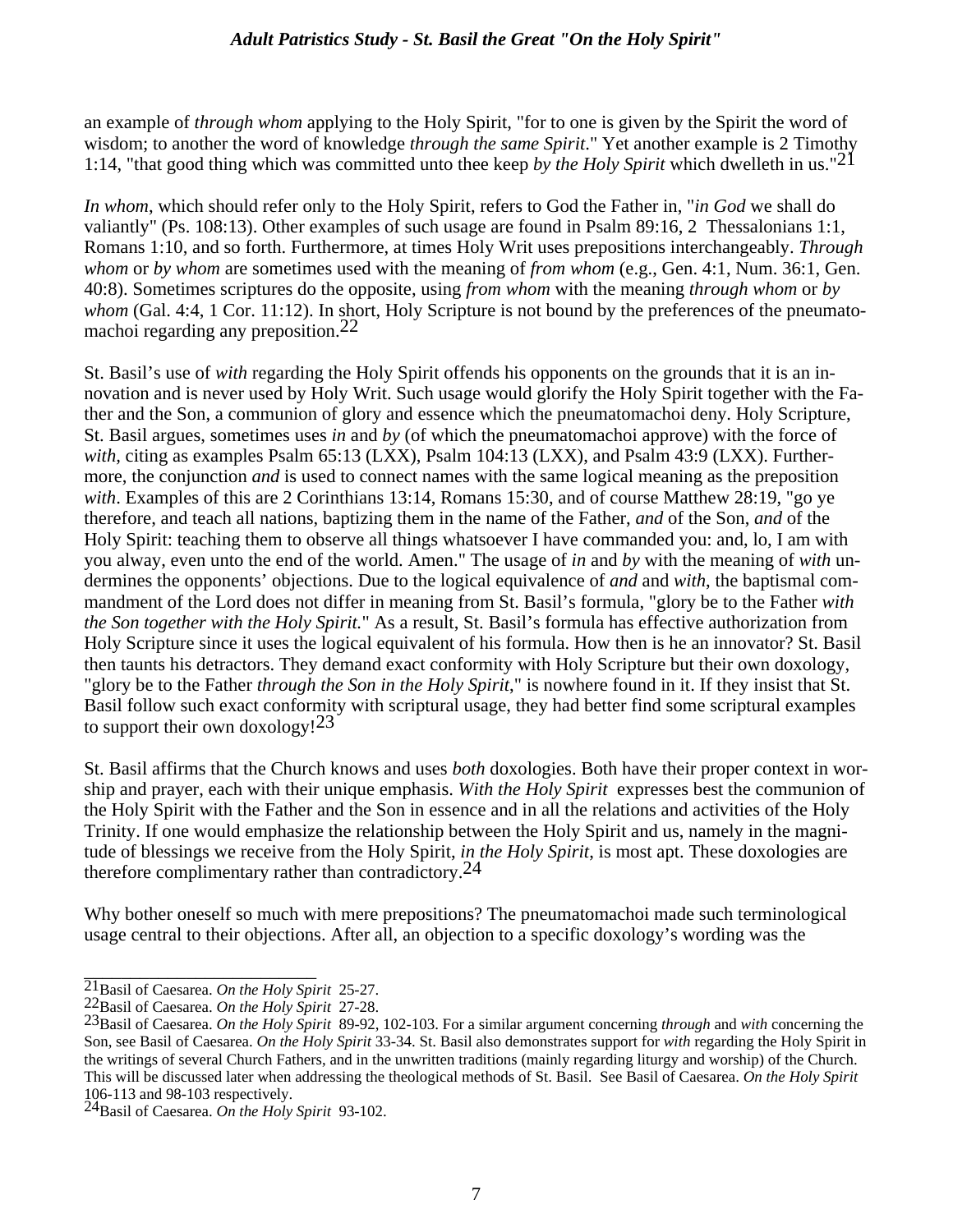immediate occasion of *On the Holy Spirit.* But on a higher note, our goal is to become like God in so much as possible for human nature. Without knowledge of God, one cannot become like Him. Without instruction there is no knowledge and instruction begins with the fundamentals. The proper use of speech is among the fundamentals of any education, and words and syllables are parts of speech. If one spurns such fundamentals, one never advances to higher things. So if humans are to know God, they must wrestle with how God is expressed in human language. For the pious, therefore, learning precision in language concerning divinity is a first step in becoming God. As St. Athanasius the Great wrote, *"He, indeed, assumed humanity that we might become God*.25 Such wrestling with language points to significant theological ideas which we shall study next.

# **The Divinity of the Holy Spirit**

The arguments reviewed above concerning the propriety of St. Basil's doxology are only valid if one accepts the assumption underlying them, namely the divinity of the Holy Spirit. For St. Basil this was a fundamental truth. His opponents, of course, would have none of this. Hence this debate over the doxology was more fundamentally a debate concerning the Holy Spirit. Was the Holy Spirit divine, and if so, to what degree? This was the theological axis around which the doxological debate revolved. It is this subject which this study will now address.

St. Basil wholeheartedly embraces the divinity of the Holy Spirit. The titles of the Holy Spirit are so exalted and noble that they could apply only to God. Who would not be exalted in soul by just hearing them? Holy Scripture refers to the Holy Spirit as Lord (2 Cor. 3:14-18, 2 Thess. 3:5). The Holy Spirit is the Spirit of God, the Spirit of truth Who proceeds from the Father (John 15:26). Furthermore, the first and most proper title for the Holy Spirit is, in fact, *Holy Spirit* since no other name is more appropriate for a being which is incorporeal, immaterial and indivisible. For this reason the Lord informed the Samaritan woman that one must worship God in Spirit and in truth (John 4:24). She had believed that God must be worshipped only in certain places. He revealed to her, however, that an incorporeal being cannot be circumscribed. Unlike created beings, such a being is subject neither to change nor variation. Instead, we are to lift our minds on high and ponder an intelligent being, boundless in power, of unlimited greatness, and generous in goodness. He is the source of holiness. All things seeking holiness seek the Holy Spirit. He vivifies them and enables them to reach their goal. The Holy Spirit perfects all things but lacks nothing. He gives life to all but is never depleted. The Holy Spirit can neither be increased by addition nor diminished, but is always complete, self-established and everywhere present.26 Are these the titles and characteristics of a mere creature?

The Holy Spirit's works for our salvation are magnificent. He gives life and is the source of sanctification. He is the source of spiritual light which illumines all who use His powers to seek the truth. The illumination which the Holy Spirit gives is not extrinsic to Himself, but is Himself. The Holy Spirit distributes His energy in proportion to the capacity of the recipient. He is distributed but never changed, shared but always whole, unapproachable in nature but approachable through His goodness. Take the analogy of the sunbeam which lights all things wherein each recipient rejoices in the sun as if it existed only him. The Holy Spirit, likewise, is given to all, and yet to each person as if possessed by that person

<sup>25</sup>Athanasius of Alexandria, *St. Athanasius: On the Incarnation* (trans. Religious of the C.S.M.V.; intro. C. S. Lewis; Crestwood, NY: St. Vladimir's Seminary Press, 1973) 93.

<sup>26</sup>Basil of Caesarea. *On the Holy Spirit* 42-43, 75-76, 81-83.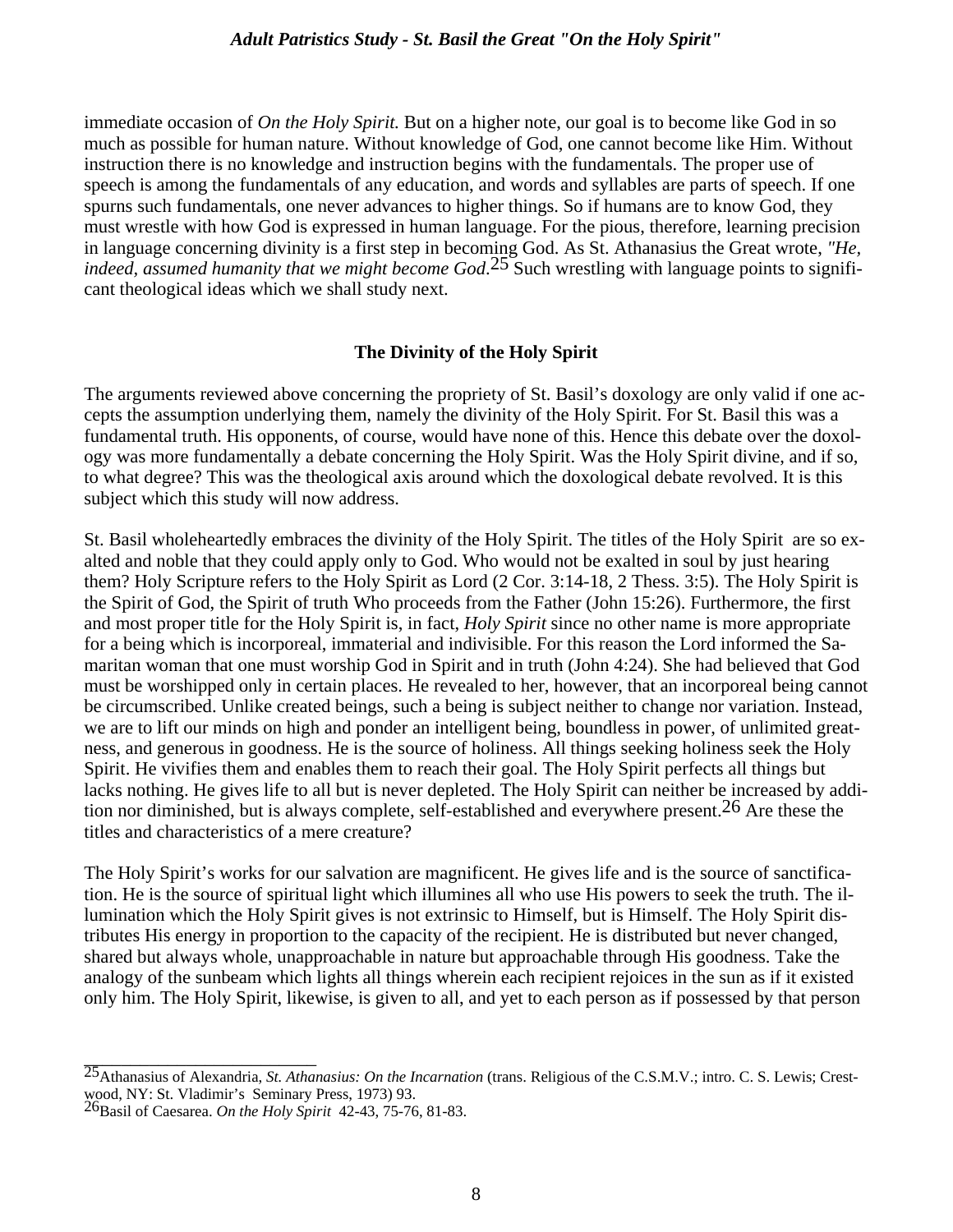alone. Those who receive His grace are filled with joy according to their capacity rather than according to the measure of His power.<sup>27</sup> Are these the works of a mere creature?

The Holy Spirit illuminates humanity, and the illumination which He shares is Himself. The Holy Spirit reveals in Himself, Christ, the blessed Image in Whom one sees the unspeakable beauty of the Image's prototype, the Father. Indeed, as the Father is only revealed through His Image, the Son, the Son is beheld only through the Light of the Holy Spirit. As a statue is invisible without a light shining upon it, the light of the Holy Spirit is inseparable from the only natural Image of God, the Son. Through this illumination, the Holy Spirit illumines, perfects and sanctifies the souls who seek God. As the sunbeam makes transparent things brilliant, so also the Holy Spirit makes Spirit-bearing souls, illumined by Him, spiritual as well. From the Holy Spirit comes knowledge of the future, understanding of mysteries, heavenly citizenship, endless joy in the presence of God, becoming like God, and the highest goal, becoming God. Spiritual illumination, sanctification, and divinization come from the Holy Spirit. Without the Holy Spirit, God the Father and God the Son would remain hidden to us. Such is the greatness, dignity and working of the Holy Spirit.<sup>28</sup> Could such works come from anyone less than God?

God was known through prophets because their prophesying was a gift of the Holy Spirit. When Ananias and Sapphira tempted the Holy Spirit, St. Peter rebuked them for lying to God (Acts 5:1-11). The Holy Spirit is always described as united with the Godhead. Considering such things, would St. Basil's opponents rank the Holy Spirit with creation, or with God? The Holy Spirit is confessed in the creed, is named in saving baptism and in the performance of miracles. Nobody can utter a word in defense of Christ without the Holy Spirit (Mat. 10:19-20). The Lord has given the Holy Spirit His proper place. Why then should the Holy Spirit accept the lower ranking of creature, especially since all creation is in bondage and the Holy Spirit frees it (2 Cor. 3:17)? How could anyone who has ever partaken of the Holy Spirit try to sunder Him from the fellowship of the Father and the Son? In everything the Holy Spirit is indivisibly and inseparably joined to the Father and the Son.<sup>29</sup>

The Holy Spirit not only performs the works of God, but communes in the divine nature as well. The Holy Spirit is organically united with God, not contingently, but essentially through communion with the divine nature. He is joined to the Lord, not brought in by our efforts. The Holy Spirit is described in the singular and not ranked with creation. He is unique, one of one, not one of many. The Holy Spirit is one as is the Father and the Son. The Holy Spirit is described to be of God, not as all things are said to be of God, but because He proceeds from the mouth of the Father and is not begotten like the Son. He is called the Spirit of Christ due to His natural relation to Christ (Rom. 8:9) The Holy Spirit is glorified by His communion with the Father and the Son, and by the testimony of Christ which warns against the unforgivable sin of blaspheming the Holy Spirit (Mat.  $12:32$ )<sup>30</sup>

The Holy Spirit shares the attributes of divinity together with the Father and the Son. The Holy Spirit is called holy, as is the Father and the Son. Creatures receive holiness from the Holy Spirit, but the Holy Spirit is intrinsically holy. He is not sanctified but sanctifies. As the Father and the Son are called good, so is the Holy Spirit. The Holy Spirit embraces the goodness of the Father and is called upright because He is truth and uprightness personified (Ps. 92:15). The heavenly powers were established by the Holy Spirit (Ps. 32:6 LXX) and continue in goodness through the Holy Spirit. The Holy Spirit existed, preexisted and co-existed with the Father and the Son before all ages. Together with he Son He is called the

<sup>27</sup>Basil of Caesarea. *On the Holy Spirit* 43-44.  $\overline{\phantom{a}}$  , which is a set of the set of the set of the set of the set of the set of the set of the set of the set of the set of the set of the set of the set of the set of the set of the set of the set of the set of th

<sup>28</sup>Basil of Caesarea. *On the Holy Spirit* 44-45, 59-60, 95-97.

<sup>29</sup>Basil of Caesarea. *On the Holy Spirit* 60-62, 87.

<sup>30</sup>Basil of Caesarea. *On the Holy Spirit* 48, 52, 72-73, 87.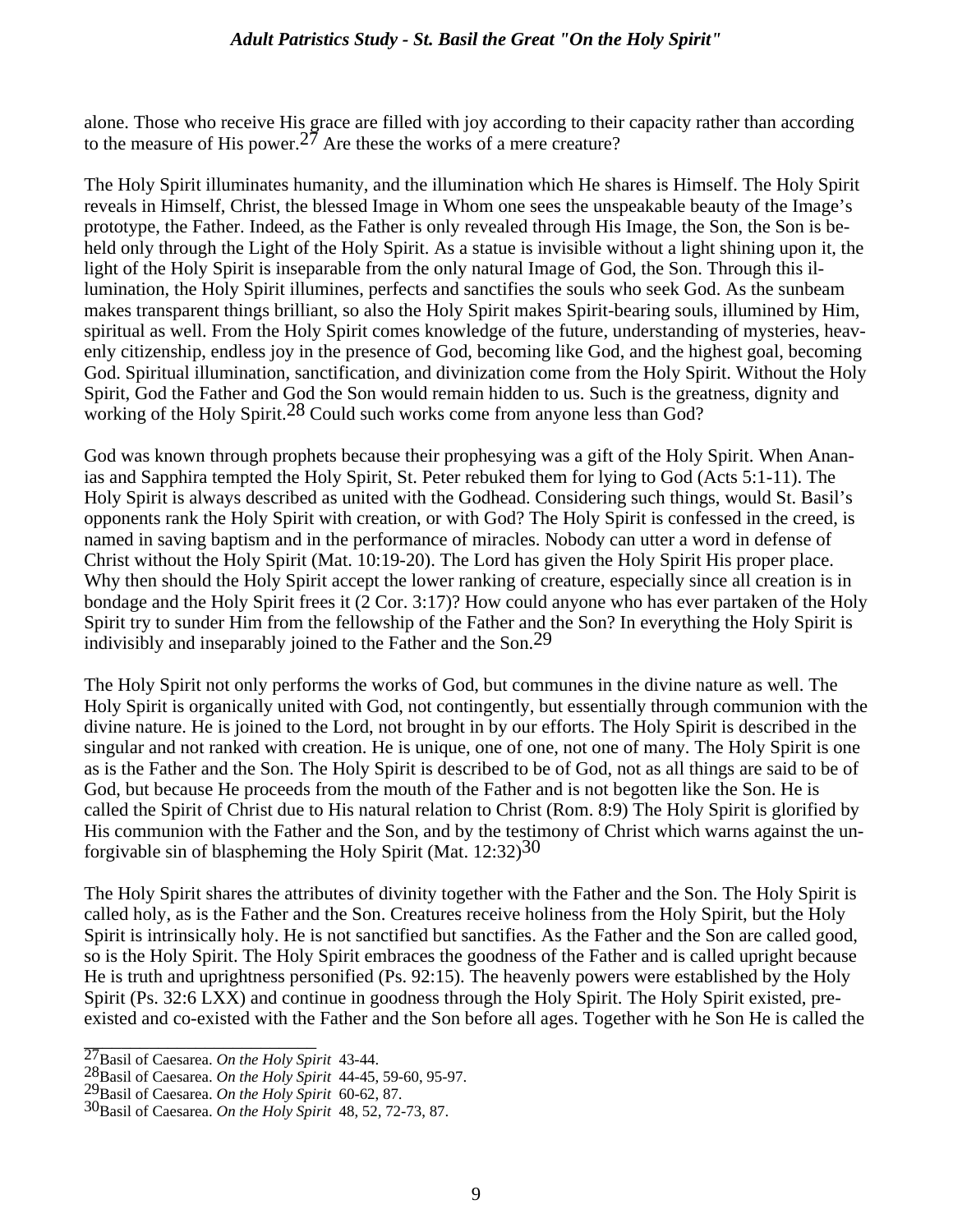*Paraklete* ( $\pi \alpha \rho \alpha \kappa \lambda \eta \tau o \varsigma$ , advocate, comforter, helper), and as Paraklete He reflects the goodness of the Paraklete Who sent Him, namely the Father. He is everywhere present. He is in all things, He gives life. He not only shares the titles and works of the Father and the Son, but like Them, the Holy Spirit is incomprehensible (John 14:17-19, 17:25). The world, which is bound by the carnal life, cannot receive the Holy Spirit. But as the disciples were cleansed by the teaching of Christ and given the ability to see spiritually (John 15:3), so also can holy men can contemplate Him in purity of heart. Is there any limit to the honor which the Holy Spirit deserves? $31$ 

The Holy Spirit shares the titles of God. The Holy Spirit performs the works of God. The Holy Spirit is unique and united essentially with God. The Holy Spirit shares the same divine attributes as do the Father and the Son. How could one then honor the Holy Spirit too much? How could one deny that He is God? Although St. Basil never utters the words, "the Holy Spirit is God," this remains the indisputable logical conclusion of this work.

#### **The Holy Trinity**

Above one has a sampling of St. Basil's argumentation defending the divinity of the Holy Spirit. Yet this defense addresses as well the unity of the Godhead and the eternal relations of the Holy Spirit to the Father and the Son within the Holy Trinity. Not only does this augment his defense of the Holy Spirit, it completes St. Basils' trinitarian theology, thereby laying the foundations of Orthodox Christian trinitarian theology. This will now be the focus of our study.

The unity of the Godhead is reflected in the works of the Holy Trinity. Whether regarding creation or human redemption, the works of the Holy Trinity are always one, revealing the communion of Father, Son and Holy Spirit. A good example of this unity of action is in the creation of the angels. These pure, spiritual and transcendent powers are called holy because they receive their holiness from the Holy Spirit. In considering the angels, or any other creature, it is best to think of the Father as the cause of all that exists. Then one should think of the Son, Who is their creator, and the Holy Spirit Who is their perfecter. The angels exist, therefore, due to the will of the Father and are brought into being through the work of the Son. They are perfected by the presence of the Holy Spirit since they persevere in the holiness which comes from Him. *The Originator of all things is One*, creating through the Son and perfecting through the Holy Spirit. The Father's work is in no way imperfect since He accomplishes all in all. The Son's handiwork is not deficient if not completed by the Holy Spirit. The Father creates through His will alone and needs not create through the Son, but chooses to do so. Similarly, the Son works as the Father's likeness and needs no further cooperation, choosing to complete His work through the Holy Spirit. Psalm 32:6 (LXX) reveals this divine cooperation, "by the word of the LORD were the heavens made; and all the host of them by the Spirit of His mouth." The Word is not mere speech, but He who was with God in the beginning (John 1:21). The "Spirit of His mouth" is not mere exhalation but the Spirit of truth Who proceeds from the Father (John 15:26). Behold these three: the Lord Who commands, the Word Who creates, and the Spirit Who strengthens.<sup>32</sup> Such voluntary cooperation reveals both the divinity of the Holy Spirit as well as the unity of the Godhead in creation.

In demonstrating divinity of the Holy Spirit through His redemptive works, St. Basil also illustrates the unity of the Holy Trinity's redemptive work. By nature, the Holy Spirit is good, as is the Father and the

<sup>31</sup>Basil of Caesarea. *On the Holy Spirit* 43, 60-61, 73-77, 84-85, 88.

<sup>32</sup>Basil of Caesarea. *On the Holy Spirit* 60-62.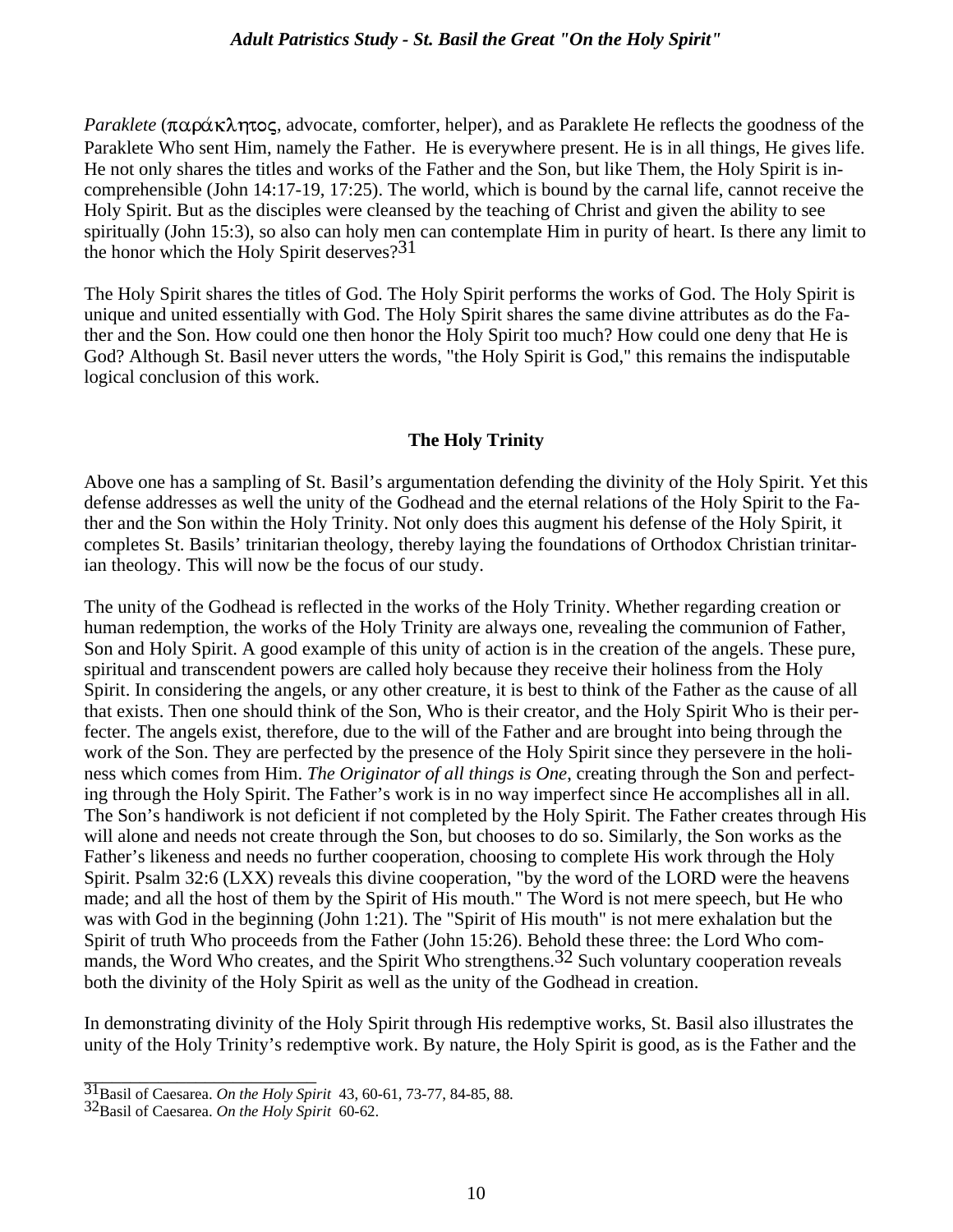Son. Creatures wishing to share in goodness, on the other hand, must choose to do so. The Holy Spirit searches the depths of God, whereas creatures receive divine illumination only through the Spirit. The Holy Spirit gives true worshippers the knowledge of God personally, or in Himself. For believers, divine knowledge comes through the Holy Spirit since the way to such knowledge ascends from the Holy Spirit (the Illuminator) to the one Son (the Image) to the one Father (the Prototype). Likewise, goodness, holiness, and royal dignity reach from the Father through the Son to the Holy Spirit. Therefore believers share in divine knowledge and goodness in the Holy Spirit and all three persons of the Holy Trinity participate in human illumination and sanctification. The Holy Spirit gives life to all, together with the Father Who enlivens all things and the life-giving Son. Romans 8:11 reveals, "but if the Spirit of Him that raised up Jesus from the dead dwell in you, He that raised up Christ from the dead shall also quicken your mortal bodies by His Spirit that dwelleth in you." Goodness, illumination, holiness, and resurrection come therefore from the cooperative work of the Holy Trinity, demonstrating both the divine dignity of the Holy Spirit and the unity of the Godhead.<sup>33</sup>

The Godhead in three persons is one God, sharing one divine essence. Against anyone who would subordinate the Holy Spirit regarding the divine essence, St. Basil cites the baptismal command of the Lord, "go ye therefore, and teach all nations, baptizing them in the name of the Father, and of the Son, and of the Holy Spirit ... " (Mat. 28:19). Here the Lord Himself ranks Father, Son and Holy Spirit together unambiguously, revealing both the divine dignity of the Holy Spirit and that the ranking of all three are equal regarding the divine essence. This is not an example of subnumeration wherein rank or superior or inferior essences are implied, as some of St. Basil's opponents apparently asserted. Numbers deal with quantity, not with essence. One may use numbers to weigh gold or tin. Numbers are practical tools, but they deal with quantity and never with the essence of a thing. To suppose a thing's essence could be modified by applying higher or lower numbers to it, or by placing it in a different order, is patently absurd. If such a principle is ridiculous in the created order, how dare anyone apply it to eternity and say that the Holy Spirit (or the Son, for that matter) is subordinate based on subnumeration? To speak of inferior essences, degrees of rank, or subordination based on numbers is nothing but pagan sophistry.<sup>34</sup> Therefore, Father, Son and Holy Spirit possess one divine nature, not three varying natures.

Regarding the Holy Trinity, one may count but never add. In this context Christians do not say, "one, two, three," or "first, second, third." God says (Isa. 44:6), "thus saith the LORD the King of Israel, and his redeemer the LORD of hosts; I am the first, and I am the last; and beside me there is no God." Christians have never heard of a second God. Christians confess the uniqueness of the three persons, but worship God from God, maintaining the unity of the Monarchy. Divine knowledge is not divided. The power is neither divided nor the glory separated. Christians give glory, not glories, to God. The Son is in the Father and the Father is in the Son. What the one is, so is the other. The persons are unique, but remain one since they share a common nature. The Holy Spirit is one, as is the Father and the Son, since He is joined to the Father through the Son, completing the all-praised and blessed Trinity. As is the Father and the Son, the Holy Spirit is described in the singular, never ranked with the plurality of creation. Since reason demands the distinction of the singular from the plural, the Holy Spirit cannot have a created nature. He is united to the Father and the Son as unit dwells with unit. Since the divine nature is not composed of parts, the union of the persons is accomplished by partaking of the whole. The persons are therefore distinct, but always united through sharing one divine essence. To acknowledge the one divine essence uniting the Holy Trinity avoids the error of polytheism suggested by the three essences, or de-

<sup>33</sup>Basil of Caesarea. *On the Holy Spirit* 74-75, 88.

<sup>34</sup>Basil of Caesarea. *On the Holy Spirit* 70-71.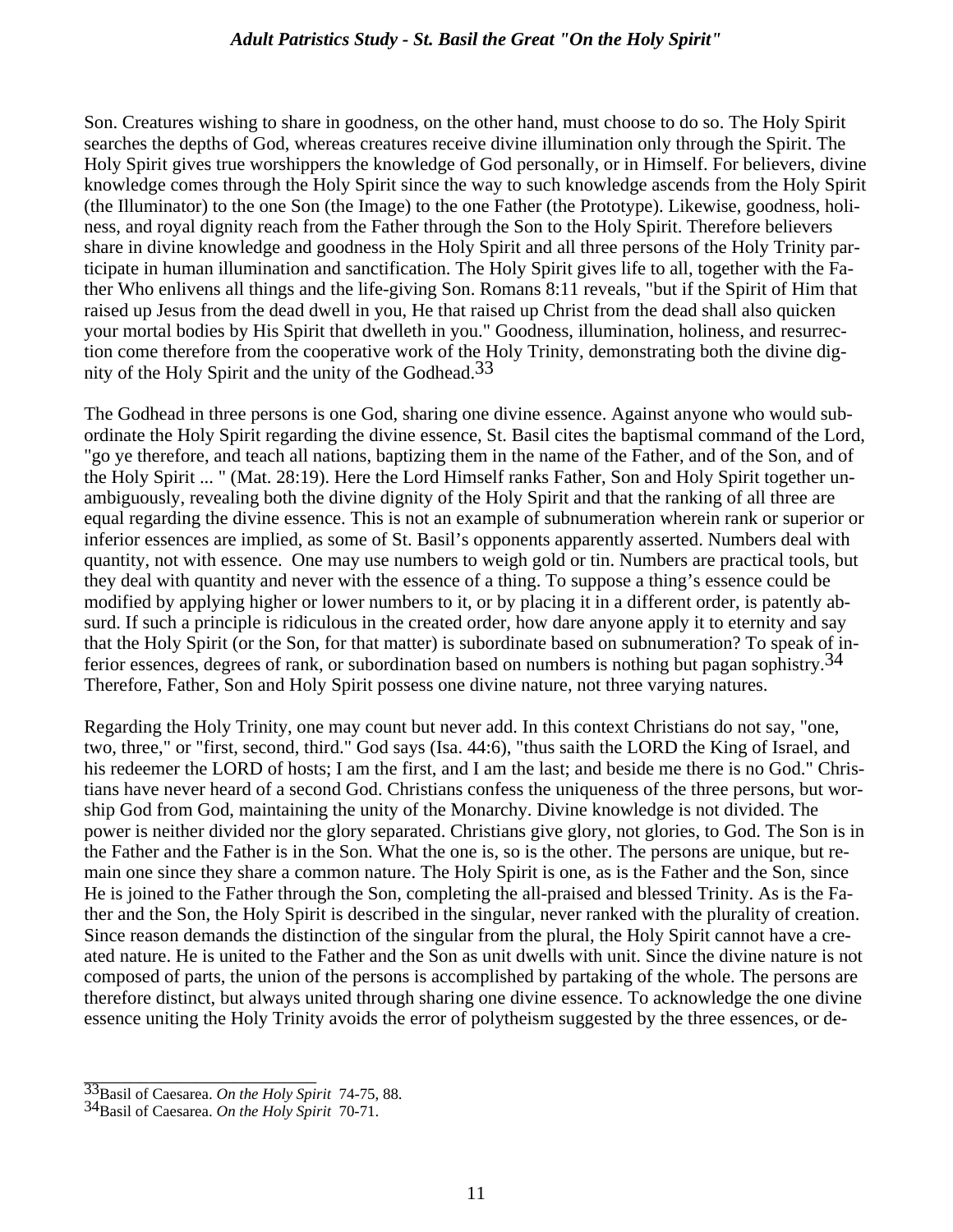grees of essence, which derives from any natural subordination of one divine person to the other.<sup>35</sup>

St. Basil affirms clearly the uniqueness of each divine person. If the essence is one, how are the three persons distinct? Father, Son and Holy Spirit are distinct in their *eternal relations of origin*. These are as follows: the Father is *unoriginate*, the Son is *begotten of the Father*, and the Holy Spirit *proceeds from the Father*. There is no confusion of persons here as, for example, three Unoriginate Ones. The Holy Spirit proceeds from the Father and is not begotten like the Son. Of course, the reverse is logically implied and applies as well.36 So there is one God, one divine essence, in three distinct and eternal persons.

It is essential to understand that these relations of origin are eternal, and thus outside of time and creation. *Hence they are not derived from divine cooperation in creation and redemption*.37 Because these relationships are eternal and not temporal, there are no temporal gaps between Father, Son and Holy Spirit. St. Basil expresses this with extraordinary clarity when speaking of the begetting of the Son from the Father. In no way is the Son ranked after the Father, in time, rank, or dignity. The Son cannot be younger than the Father. One cannot, in fact, conceive of one without the other. Creatures subject to birth, corruption and time can be described as being before or after. But how can we compare God the Father as superior to God the Son Who exists before all ages? How can one extrapolate these eternal relationships from anything temporal? The supreme eminence of the Father is inconceivable. Thought and reflection are utterly unable to penetrate the begetting of the Lord. As the evangelist John says in John 1:1, "in the *beginning was* the Word, and the Word was with God, and the Word was God." Thought cannot reach beyond that "*was,*" nor imagination beyond that "*beginning*." Thus true religion teaches us to think of the Father with the Son.38 Although St. Basil does not make it explicit in this treatise, the procession of the Holy Spirit from the Father is also eternal. As a result, the three persons of the Holy Trinity have never been without each other since temporal succession does not apply to them.

For the ease of the reader, the terms *essence* and *person* have been used, which do not obscure the meaning of the concepts explained. But to understand these concepts more clearly, and to understand the theological contribution of St. Basil and the Cappadocian Fathers more aptly, it is good to have a basic understanding of the actual terms they used.  $\partial \phi \sigma \alpha$  and  $\partial \pi \partial \sigma \alpha$  are the terms preferred by the Cappadocians.  $\phi \circ \sigma' \alpha$  (henceforth *ousia*) is the being, essence, or substance of a thing, namely the material of which it consists. It can refer both to the substance of an individual item, or to the substance shared by several items, e.g., the golden lampstand or the coins of gold. Here gold is the essence of the

<sup>35</sup>Basil of Caesarea. *On the Holy Spirit* 71-73, 75. \_\_\_\_\_\_\_\_\_\_\_\_\_\_\_\_\_\_\_\_\_\_\_\_\_

<sup>36</sup>Basil of Caesarea. *On the Holy Spirit* 29-30, 62-63, 72-73.

 $37$  Frequently, references to the Holy Spirit's procession from the Father through the Son among the Greek Fathers deal with the actions of the Holy Trinity regarding creation and redemption, *not with the eternal relations of Father, Son and Holy Spirit within the Holy Trinity, i.e., their hypostatic relations*. Hence many supposed citations of the Greek Fathers in support of the *filioque* clause are thereby misapplied since only the eternal interrelations within the Holy Trinity are relevant to this issue. This study has found no instances of the "double procession" of the Holy Spirit in *On the Holy Spirit*. There are two instances of the phrase, "*through the Son*," yet these do not address the hypostatic relations within the Holy Trinity. The first instance shows how the Holy Spirit illumines and sanctifies believers in Himself, through His sharing of the divine attributes of knowledge, goodness, holiness and royal dignity with the Father and the Son. The second instance emphasizes that the Holy Spirit is one, as is the Father and the Son, in contrast to the plurality of the created order. Here the Holy Spirit is united to the Father through the Son, completing the Holy Trinity. Both instances, therefore, demonstrate the divinity of the Holy Spirit through *sharing* divine attributes with the Father and the Son. Since the hypostatic relations *are unique to each person and not shared*, these instances of, "*through the Son,*" cannot support the *filioque* clause. See Basil of Caesarea, *On the Holy Spirit* 72-73, 73-74.

<sup>38</sup>Basil of Caesarea. *On the Holy Spirit* 29-30.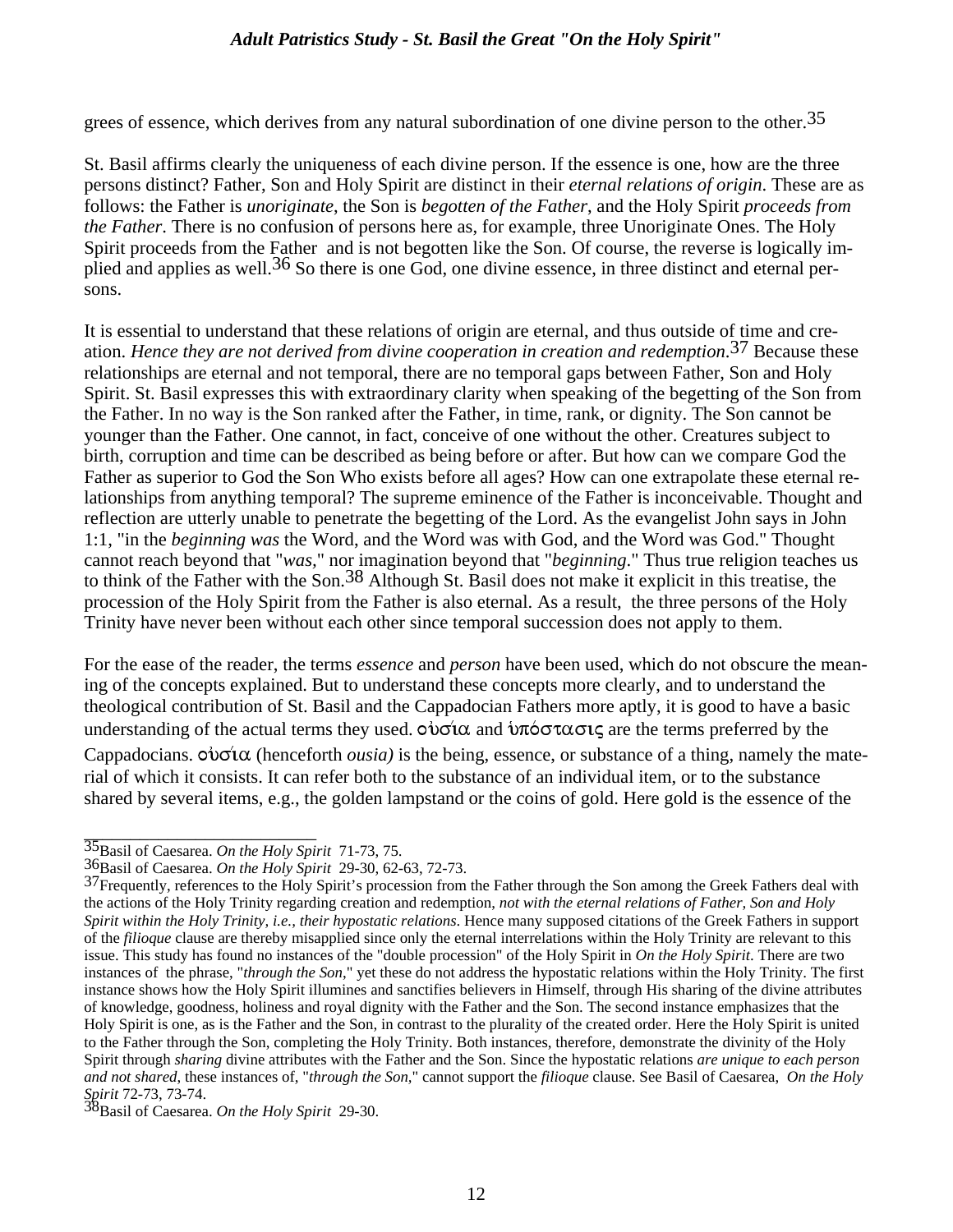things mentioned. Thus essence has both individual and collective usages. This term is relatively clear and thus requires no further discussion. The meaning of  $\phi \pi \acute{\circ} \sigma \tau \alpha \sigma \iota \varsigma$  (henceforth *hypostasis*), on the other hand, usually requires additional explanation. It often has the meaning of *existence*, and in that usage is virtually synonymous with *ousia*. Hence some Greek Fathers have used these terms synonymously. *Hypostasis* can mean existence in general, or can be applied to individual existence. Applied to a common noun, e.g., humanity, the first usage could refer to the general existence or essence of humanity. The second usage would refer to the existence of an individual, e.g., Peter, Paul, or John. To clarify the doctrine of the Holy Trinity, the Cappadocian Fathers adopted the meaning of *ousia* in its collective usage, and *hypostasis* in its individual or particular usage.39

Therefore when referring to the divine essence common to the three persons (or *hypostases*) of the Holy Trinity, the Cappadocians use the term, *ousia*, or essence. When referring to the three distinct persons of the Holy Trinity, they use the term *hypostasis*, with the meaning of individual existence. The Holy Trinity, therefore, is one divine *ousia* in three *hypostases*. This is the great terminological contribution of St. Basil and the Cappadocians to the trinitarian issue. The term, *homoousios* (δμοσύσιος), "of one essence," was already used by the creed of 325 and stoutly defended by St. Athanasius and other defenders of Nicaea. The term was an excellent choice when emphasizing the common divine essence of the Father and the Son. But it was not entirely adequate against Sabellian heresy, i.e., the notion that the three persons were no more than the three modalities of one divine essence. The three persons, as revealed in the Church, are distinct and must not be swallowed up, so to speak, by the divine essence. By utilizing the collective emphasis of *ousia* and the individual emphasis of *hypostasis*, St. Basil and the Cappadocians found a way to express in theological language the simultaneous revelation of the common divine essence and the three distinct persons of the Holy Trinity. In this way, they refined the *homo*ousian tradition of the one divine essence with the *homoi*ousian concern for the distinctiveness of the three divine persons.40 Once trinitarian theological language was properly clarified, it became much easier to avoid both the tritheism implied by multiple divine essences or degrees of essence (Arianism), and the confusion of the three distinct persons (Sabellianism). Orthodox theological language was now sufficiently refined to facilitate the contemplation of the mystery of the Holy Trinity insofar as it is possible in human language and thought.

St. Basil's theology, as seen in *On the Holy Spirit,* and that of the Cappadocian Fathers therefore laid the foundations of Eastern Orthodox trinitarian theology. Both the *common divine essence* and the *three distinct persons* were established as theological givens, *neither being derived logically from the other*. To derive the persons from the essence tends logically toward Sabellian heresy. To overemphasize the distinctiveness of the three persons, on the other hand, tends toward Arianism.<sup>41</sup> Orthodox trinitarian theology proclaims both the common essence and the distinct persons equally, without emphasizing one more than the other.

Other trinitarian notions expressed in *On the Holy Spirit* are fundamental to Orthodox Christian trinitarian theology as well. The Niceno-Constantinopolitan Creed (381) certainly embraces what the Creed of 325 embraced, such as the Son being *of one essence*, or *homoousios* (δμοσύσιος) with the Father, the

<sup>&</sup>lt;sup>39</sup>For a more complete discussion of the terms, ουσία and υπόστασις, in Eastern Orthodox theological usage, including the issue of the relation of the term *hypostasis* to the Latin *substantia* and *persona*, see Vladimir Lossky, *The Mystical Theology of the Eastern Church* (Crestwood, NY: St. Vladimir's Seminary Press, 1976), 50-54.

<sup>40</sup>Henceforth, for the ease of the reader, the traditional western terms, *essence* and *person* will be used.

 $41$ For a succinct, but thorough discussion of these and other trinitarian theological issues from an Eastern Orthodox perspective, see Lossky, *Mystical Theology* 44-66.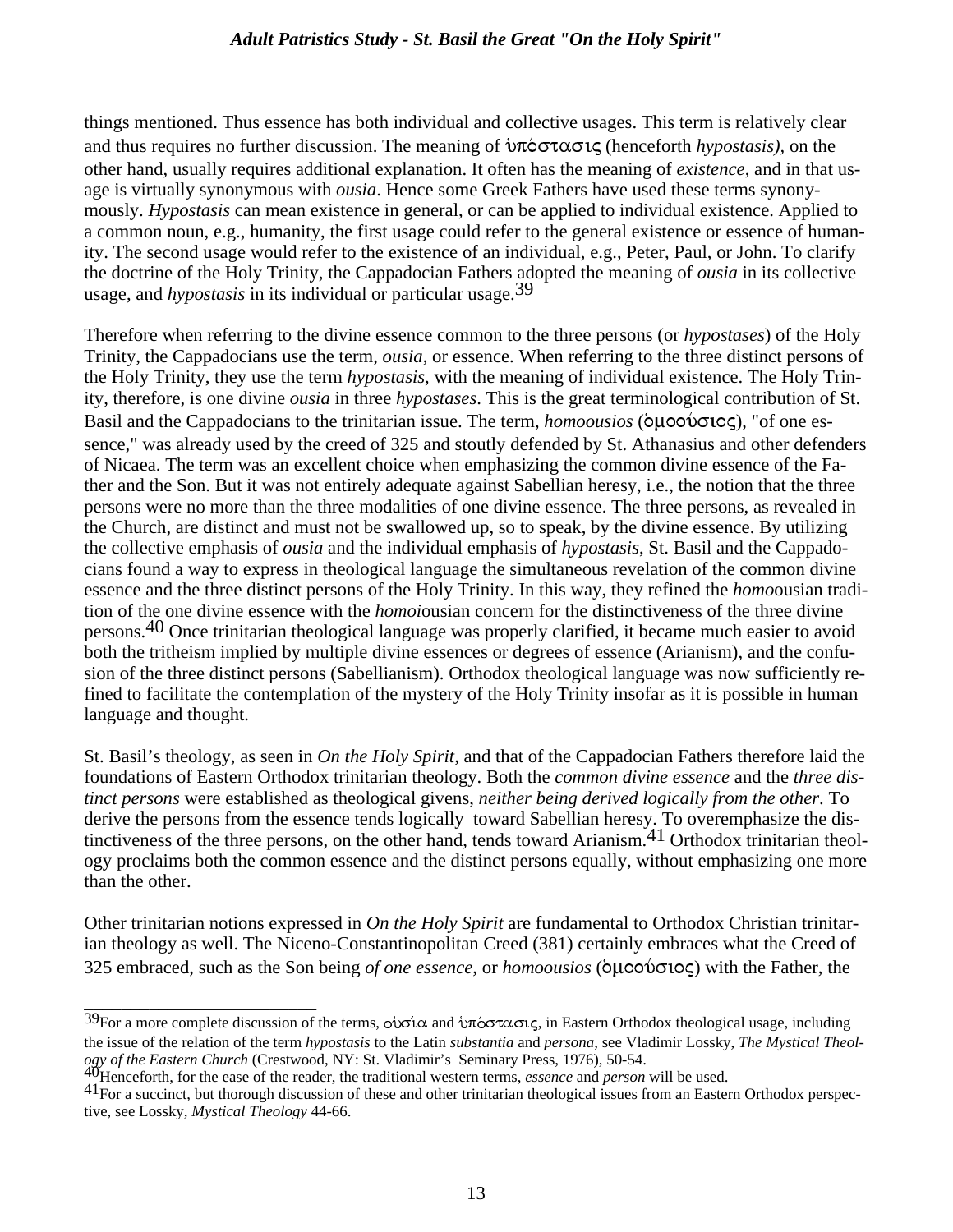Son as begotten of the Father, and so forth. But it also embraces more extensively the hypostatic relations of the three persons of the Holy Trinity, namely, the Father as *unoriginate* (logically implied), the Son as *begotten of the Father*, and the Holy Spirit as *proceeding from the Father*. The Creed now emphasizes the eternal nature of the Son's begetting as expressed in "begotten of the Father *before all ages*." The Creed of 381 also declares much more about the Holy Spirit, whereas the Creed of 325 merely stated, "*and* (we believe) *in the Holy Spirit*." The Creed of 381 embraces the procession of the Holy Spirit from the Father, the Holy Spirit as *speaking through the prophets*, as *Lord*, and as *Giver of life*. It also embraces the common worship of Father, Son and Holy Spirit in, "Who (the Holy Spirit) with the Father and the Son together is worshipped and glorified," emphasizing hereby the unity of the Godhead as well as the divinity of the Holy Spirit. These clarifications of the Niceno-Constantinopolitan Creed have their foundations in St. Basil's theological endeavors, as evident in *On the Holy Spirit*, in collaboration with Ss. Gregory of Nazianzus and Gregory of Nyssa. The other Cappadocians, having survived St. Basil, clarified and refined his trinitarian notions and language somewhat. But the essentials of the Creed of 381 and Orthodox Christian trinitarianism are found clearly in this treatise.

# **The Theological Methods of Saint Basil**

Holy Writ is central to St. Basil's theological argumentation in *On the Holy Spirit.* Far more than any other source, St. Basil cites scripture passages as foundational for his arguments. He may build syllogisms, create analogies, and so forth, but in most cases he builds these edifices upon the bedrock of Holy Scripture. If St. Basil were debating against pagans, such a method would fail since they would not share St. Basil's assumptions concerning the authority of the Christian scriptures. His opponents were Christians, however, and therefore acknowledged the authority of Holy Writ. *As a result, the argument from the authority of Holy Scripture was an effective intellectual tool for St. Basil in this controversy.*

One example of this form of argumentation is when he cites Holy Writ referring to the Holy Spirit as Lord, in an effort to show that the Holy Spirit shares in divine titles, indicating thereby the loftiness of His nature. His first citation is 2 Thessalonians 3:5, "May the Lord direct your hearts to the love of God, and to the steadfastness of Christ." The question for those who would deny the divine dignity of Holy Spirit is, who is the *Lord* is this sentence? If it were God the Father, one would expect, "May the Lord direct your hearts *to His own love*." If the subject were the Son, one would expect to find, "and *to His own steadfastness*." If the Father or the Son were *Lord* here, this sentence would be awkwardly composed. Yet only a divine personage is intended by the title, Lord. Who else could this be but the Holy Spirit? Can Basil's opponents find another personage equal to the title of "Lord" in this verse? St. Basil also cites 1 Thessalonians 3:12-13, "May the Lord make you increase and abound in love to one another and to all men, as we do to you, so that He may establish your hearts unblameable in holiness before our God and Father, at the coming of our Lord Jesus with all His saints." Which *Lord* is St. Paul entreating to establish the hearts of the Thessalonians in holiness before *our God and Father* and at the coming of *our Lord Jesus*? If St. Basil's opponents would rank the Holy Spirit alongside the angels, as some apparently did, who is Lord here? Given their assumptions, they cannot answer satisfactorily. But if one ranks the Holy Spirit as divine the answer is easy. The Holy Spirit is *Lord*. Furthermore, let them hear such verses as, "now the Lord is the Spirit" (2 Cor. 3:17), and "this comes from the Lord who is the Spirit" (2 Cor. 3:18). How much more clear can Holy Scriptures be? They attribute the divine title *Lord* to the Holy Spirit, indicating thereby the divine nature of the Holy Spirit.42

<sup>42</sup>Basil of Caesarea. *On the Holy Spirit* 81-83. \_\_\_\_\_\_\_\_\_\_\_\_\_\_\_\_\_\_\_\_\_\_\_\_\_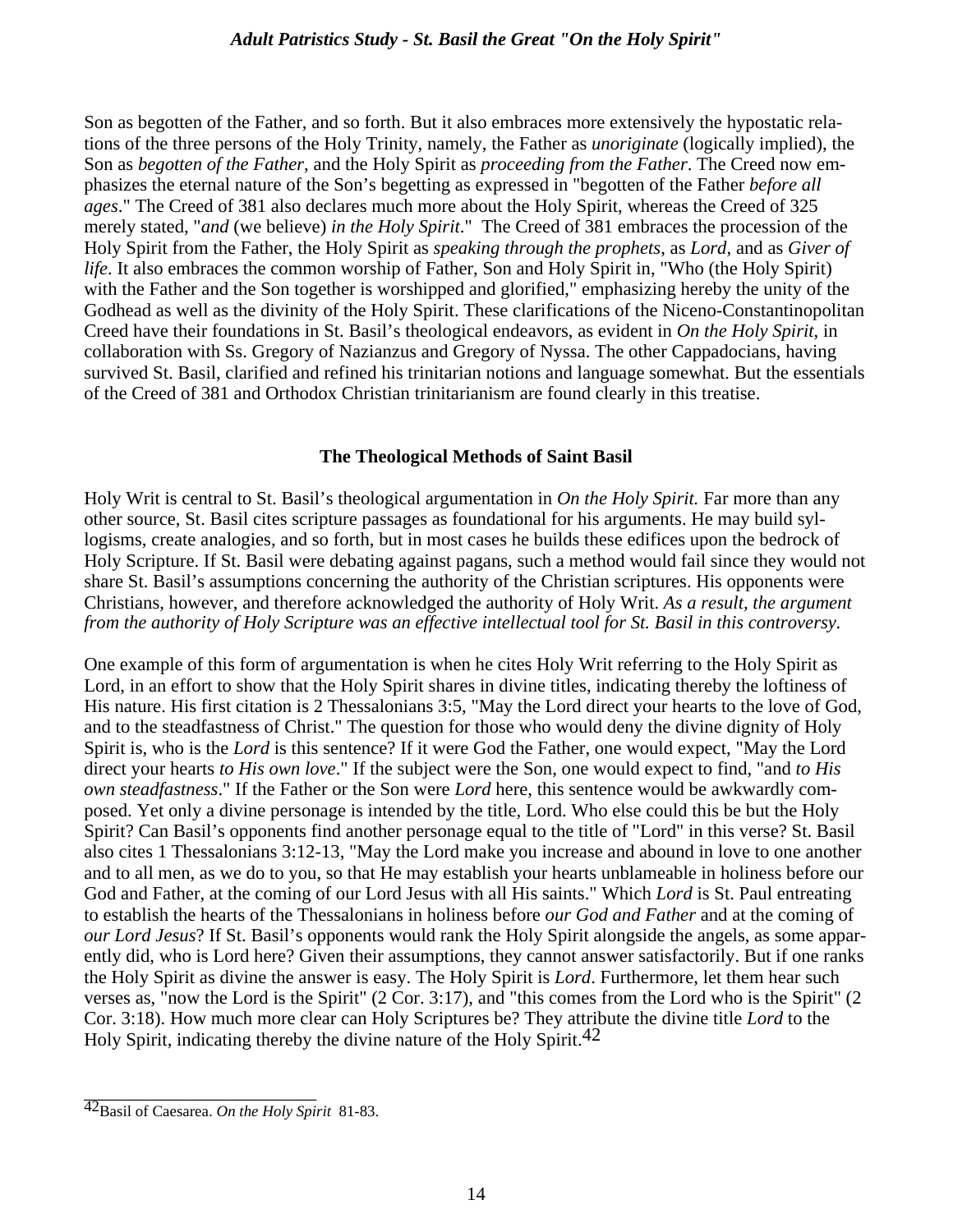The baptismal command of the Lord, "go ye therefore, and teach all nations, baptizing them in the name of the Father, and of the Son, and of the Holy Spirit ... " (Mat. 28:19), is one of St. Basil's key scriptural references in establishing the divinity of the Holy Spirit since it comes out of the mouth of the Lord Jesus Christ Himself. Who, as a Christian, would question the authority of the Lord Jesus Christ? If the pneumatomachoi refused to rank the Holy Spirit together with the Father and the Son due to a different nature and inferior dignity, how could they deal with this verse wherein the Lord Jesus Christ Himself did not disdain divine fellowship with the Holy Spirit? If they insist that the Holy Spirit is inferior to God the Father and God the Son, are they not disobeying God's own command? If they will not admit that the arrangement in this verse testifies to their union and fellowship, how could Father, Son and Holy Spirit be united in a better way? If the Lord Jesus Christ Himself did not rank the Holy Spirit with the Father and the Son, let one accuse St. Basil of innovation in ranking the Holy Spirit likewise. But since the Lord did rank the Holy Spirit as divine, let St. Basil be exonerated. Any notion of the natural subordination of the Holy Spirit to the Father and the Son may therefore be discarded since the Holy Spirit is ranked with the Son as is the Son with the Father. So if the Holy Spirit ranks with the Son, He must also rank with the Father since that is logically implied. No one denies the divinity of the Father. Therefore one must admit logically, and on the basis of Matthew 28:19, that the Son and the Holy Spirit also are divine. Therefore this verse establishes both the divine dignity and essence of the Holy Spirit. As noted earlier, St. Basil uses this verse to establish His own doxology based on the logical equivalence of the conjunction *and* with the preposition *with*.43

St. Basil even finds the hypostatic relationship unique to the Holy Spirit, procession from the Father, to be established in Holy Writ. The Holy Spirit is called the Spirit of God, the Spirit of truth Who proceeds from the Father. "But when the Comforter is come, whom I will send unto you from the Father, even the Spirit of truth, which proceedeth from the Father, he shall testify of me" (John 15:26). This verse helps clarify Psalm 32:6 (LXX) which reveals the divine cooperation in creation, "by the word of the LORD were the heavens made; and all the host of them by the Spirit of His mouth." The Word is not mere speech, but He who was with God in the beginning (John 1:21). The "Spirit of His mouth" is not mere exhalation but the Spirit of truth Who proceeds from the Father (John 15:26). Behold these three: the Lord Who commands, the Word Who creates, and the Spirit Who strengthens. Furthermore, the Holy Spirit shares in the fullness of divinity since He proceeds from the mouth of the Father and is not begotten as is the Son. The mouth of the Father is neither a bodily part nor the Holy Spirit a mere physical exhalation. "Mouth" is used to the degree appropriate for language regarding God, namely anthropomorphically, and is thus no denigration of the Holy Spirit. The Holy Spirit is exalted, and is the essence of life and sanctification.  $44$ 

Holy Scripture is clearly an authoritative source of theology, not only for St. Basil, but also for his opponents. Due to this shared assumption, the argument from the authority of Holy Writ can be a powerful theological tool, provided that one shows oneself to interpret Holy Scripture correctly. St. Basil did this persuasively, in his interpretation of Matthew 28:19, 1 Thessalonians 3:12-13, 2 Thessalonians 3:5, Psalm 32:6 (LXX), in the other scripture passages above, and elsewhere in his treatise.

Building on the authority of Holy Writ, St. Basil frequently constructs logical syllogisms in defense of the divinity of the Holy Spirit. St. Basil, for example, argues that the Holy Spirit is omnipresent, a characteristic possessed only by a divine nature, whereas the rest of the bodiless powers are circumscribed

<sup>43</sup>Basil of Caesarea. *On the Holy Spirit* 45, 70-71. Also page 7 above and Basil of Caesarea. *On the Holy Spirit* 90-92. 44Basil of Caesarea. *On the Holy Spirit* 42, 60-63, 72-73. Anthropomorphic language is the use of human language, notions and images, all of which are temporal and finite, to express in a limited way the eternal and infinite truth of God. \_\_\_\_\_\_\_\_\_\_\_\_\_\_\_\_\_\_\_\_\_\_\_\_\_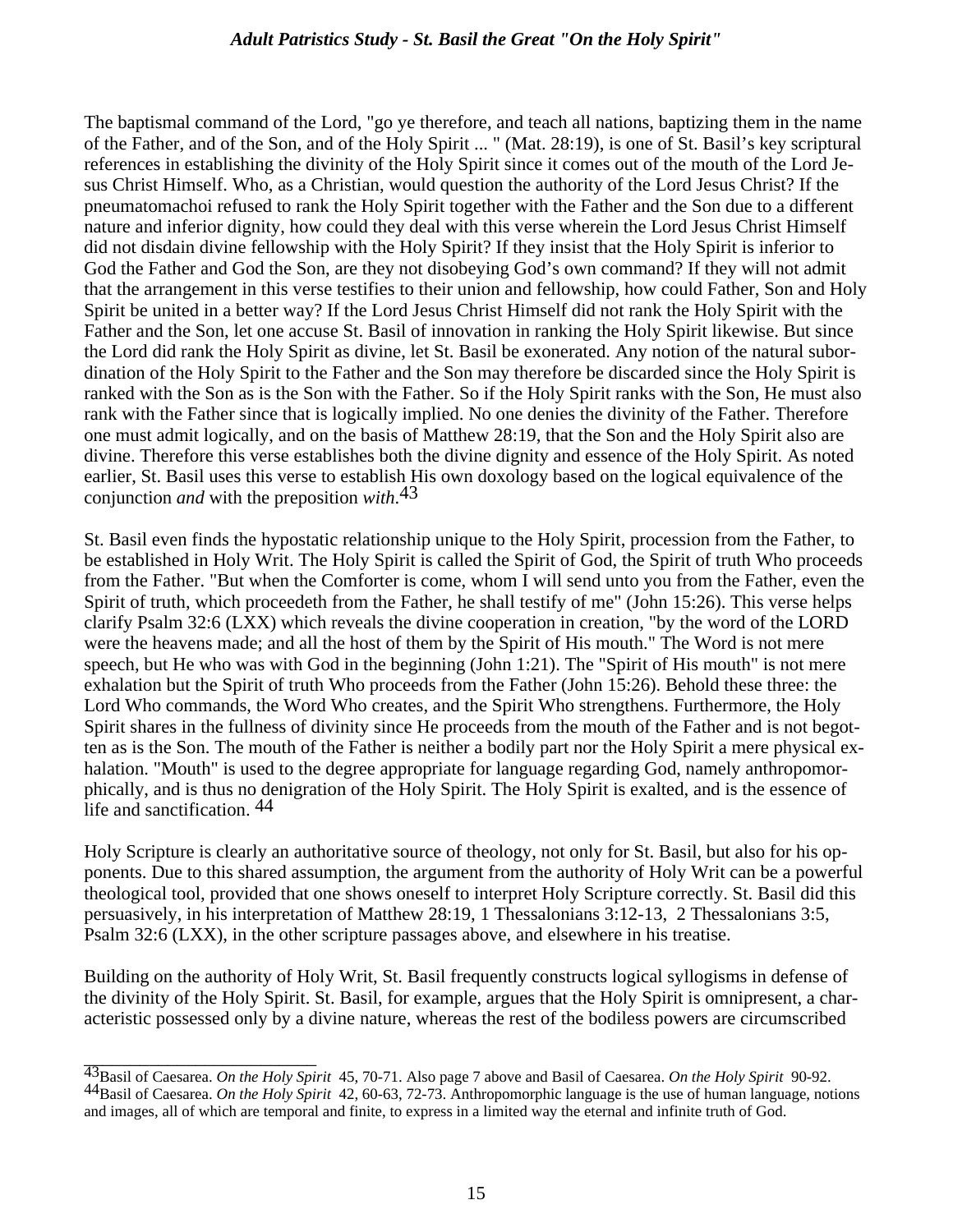by time and space. St. Basil demonstrates, on the basis of Daniel 14:33ff (LXX), that the Holy Spirit inspired both Daniel and Habakkuk simultaneously in Babylon, although both men were in different places. The same is true for Jeremiah in the dungeon and Ezekiel by the River Chebar (Jer. 20:2 LXX, and Ezek. 1:1). In all these cases the prophets were separated in place yet were inspired simultaneously by the Holy Spirit, demonstrating His omnipresence. In further support of the Holy Spirit's omnipresence, St. Basil cites Wisdom 1:7, "the Spirit of the Lord fills the world," and Psalm 139:7, "where shall I go from thy Spirit or where shall I flee from Thy presence?" He also cites Haggai 2:4-5, "I am with you, says the Lord of hosts. ... My Spirit abides among you." In contrast to this, the angels, although spiritual beings, are circumscribed by space and time. The angel who came to Cornelius was not with Philip at the same time (Act 10:3, 8:26). Likewise, the angel who spoke with Zechariah from the right side of the altar did not simultaneously occupy his place in heaven (Luke 1:11).<sup>45</sup>

The syllogism is thus built. Holy Writ is divinely inspired and is a source for Christian theology. The Holy Spirit is a spiritual being. Omnipresence is a trait of divinity. Holy Writ demonstrates with the examples of the inspiration of the prophets above that the Holy Spirit is omnipresent. In contrast to this, the angels, who are also spiritual beings, are circumscribed by space and time. In light of this, what kind of nature does the Holy Spirit have, all-encompassing, or circumscribed as are the angels? Certainly it cannot be a circumscribed nature! Therefore it follows that the Holy Spirit is divine since He shares the divine attribute of omnipresence.46

In defense of his doxology, "glory be to the Father *with the Son together with the Holy Spirit*" ( τοῦ ὑιοῦ σὺν τῷ ἁγίῳ πνεύματι), St. Basil lays a logical trap for his opponents, who prefer, "glory be to the Father *through the Son in the Holy Spirit*" (διά τοῦ ὑιοῦ Ἐν τῷ ἁγίῳ πνεύματι). The adversaries prescribed the use of the preposition *from* regarding God the Father, *through* regarding God the Son, and *in* regarding the Holy Spirit. These prepositions supposedly demonstrate that the Father is the supreme cause, the Son is the instrument of the Father, while the Holy Spirit provides merely the occasion or place for this creative activity. Accordingly, each person of the Holy Trinity has a correspondingly different nature.

St. Basil received both doxologies as acceptable and mutually complementary. He acknowledged that Holy Writ often uses the prepositions as prescribed by his opponents. He also demonstrated, however, that Holy Scripture did not limit itself to their arbitrary terminological conventions. St. Basil uses Romans 11:36, "for from Him and through Him and to Him are all things," to set a trap for them. St. Basil analyzes the context of this verse to demonstrate that God the Son is the one to whom this verse refers, namely through St. Paul's previous citation of Isaiah 40:13 in Romans 11:34, "who has known the mind of the Lord, or who has been His counsellor ..." . The citation from Isaiah, as St. Basil understands it, refers to God the Word, the Maker of all creation. If this passage does not refer to God, it could not refer to anyone since only God can know His own mind. Therefore Romans 11:36 indicates that from God comes the cause of all things and that through Him all things are given structure and preservation. Hence comes the meaning of Psalm 145:15, "the eyes of all look hopefully to Thee," Psalm 104:27, "these all look to Thee, to give them their food in due season," and Psalm 145:16, "Thou openest thine hand, and satisfiest the desire of every living thing."<sup>47</sup>

<sup>45</sup>Basil of Caesarea. *On the Holy Spirit* 85. \_\_\_\_\_\_\_\_\_\_\_\_\_\_\_\_\_\_\_\_\_\_\_\_\_

<sup>46</sup>Basil of Caesarea. *On the Holy Spirit* 85-86.

<sup>47</sup>Basil of Caesarea. *On the Holy Spirit* 22-24.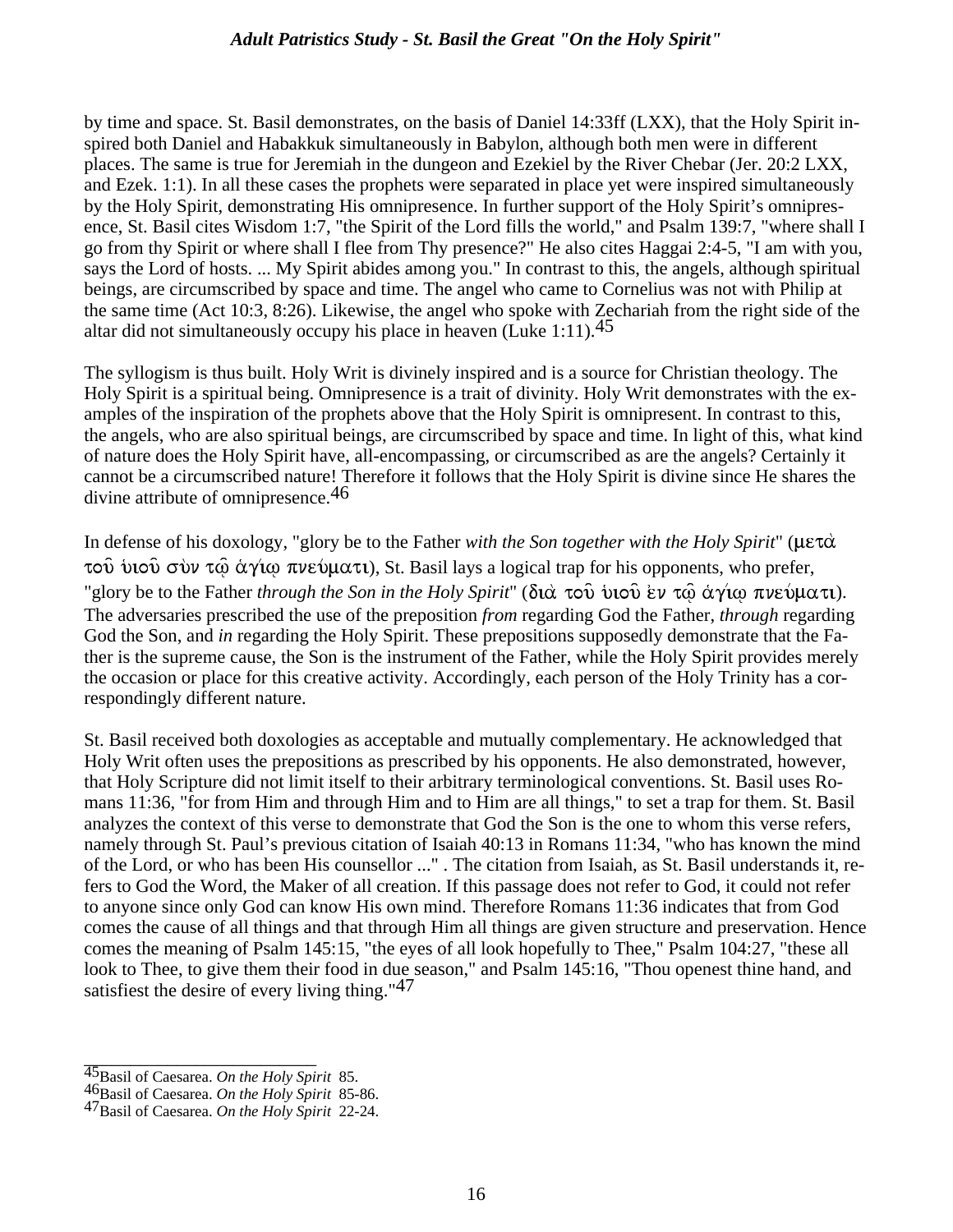Therefore St. Basil's syllogism runs as follows. Holy Writ is authoritative. Romans 11:34-36 and Isaiah 40:13 are parts of Holy Writ. They refer either to God the Word or to nobody.

The trap now has been laid. St. Basil's opponents accept Holy Writ as authoritative for theological discourse. They must therefore accept these verses which seem clearly to speak either of God, or some impossibly fantastic person. Yet they also insist that *from* must be used only regarding the Father and *through* only regarding the Son. But Romans 11:36 applies both prepositions to the same divine person! If they accept this verse as applying to the Son, *from* has been applied to the Son. If they reject this interpretation, then the only other logical candidate is God the Father. Yet even if they affirm this, *through* has been applied to the Father by Holy Scripture! Their syllogism does not stand since they must either accept the authority of Holy Writ or their prescriptions regarding prepositions. Roman 11:36 shows that they cannot have both as their argument requires.  $48$ 

St. Basil argues by analogy as well, especially using analogies of light and the sun. One sees an example of this in his elaboration of the illuminating work of the Holy Spirit. As the Father is made visible through His Image, the Son, so also is the Son recognized in the Spirit. To worship in the Spirit implies that our intelligence has been enlightened. For this reason the Lord told the Samaritan woman that she must worship in Spirit and truth. By *truth*, He meant Himself. So if worship offered in the Son (the Truth) is offered in the Image of the Father, we can say essentially the same about worship in the Spirit since the Holy Spirit in Himself reveals the divinity of the Lord Jesus Christ. Now light cannot be separated from that which it illuminates, i.e., one cannot see in the dark. Likewise, one cannot recognize Christ, the image of the invisible God, unless enlightened by the Holy Spirit. Once the Image is seen, the light cannot be discarded since one necessarily sees the light and image simultaneously. Likewise, the Holy Spirit cannot be separated from the Father and the Son in worship since it is only through the illumination of the Holy Spirit that true worship is possible.49

St. Basil also uses the analogy of the sunbeam to illustrate the mysteries of illumination and sanctification. The Holy Spirit does not dwell in the saint physically but comes as one withdraws oneself from the evil passions which have crept into the soul through friendship with the flesh. Once one has been cleansed from the stain of evil, has returned to his natural beauty, and has the Royal Image restored in himself, he may approach the Paraklete. Then, like the sun, He will reveal in Himself, the image of the invisible, and with purified eyes the saint will see in this blessed image the unspeakable beauty of its prototype. Through fellowship with Himself, the Holy Spirit makes men spiritual. As the sunbeam illumines a transparent substance, making it brilliant, so too, spirit-bearing souls, illumined by Him, become spiritual themselves, sending their grace forth to others. From the Holy Spirit comes knowledge of the future, the understanding of mysteries, the apprehension of hidden things, the distribution of wonderful gifts, heavenly citizenship, a place in the choir of the angels, endless joy in the presence of God, becoming like God, and the greatest desire of all, becoming God. Such is the greatness, dignity and working of the Holy Spirit.50

<sup>48</sup>Basil of Caesarea. *On the Holy Spirit* 24. \_\_\_\_\_\_\_\_\_\_\_\_\_\_\_\_\_\_\_\_\_\_\_\_\_

<sup>49</sup>Basil of Caesarea. *On the Holy Spirit* 97.

<sup>50</sup>Basil of Caesarea. *On the Holy Spirit* 44.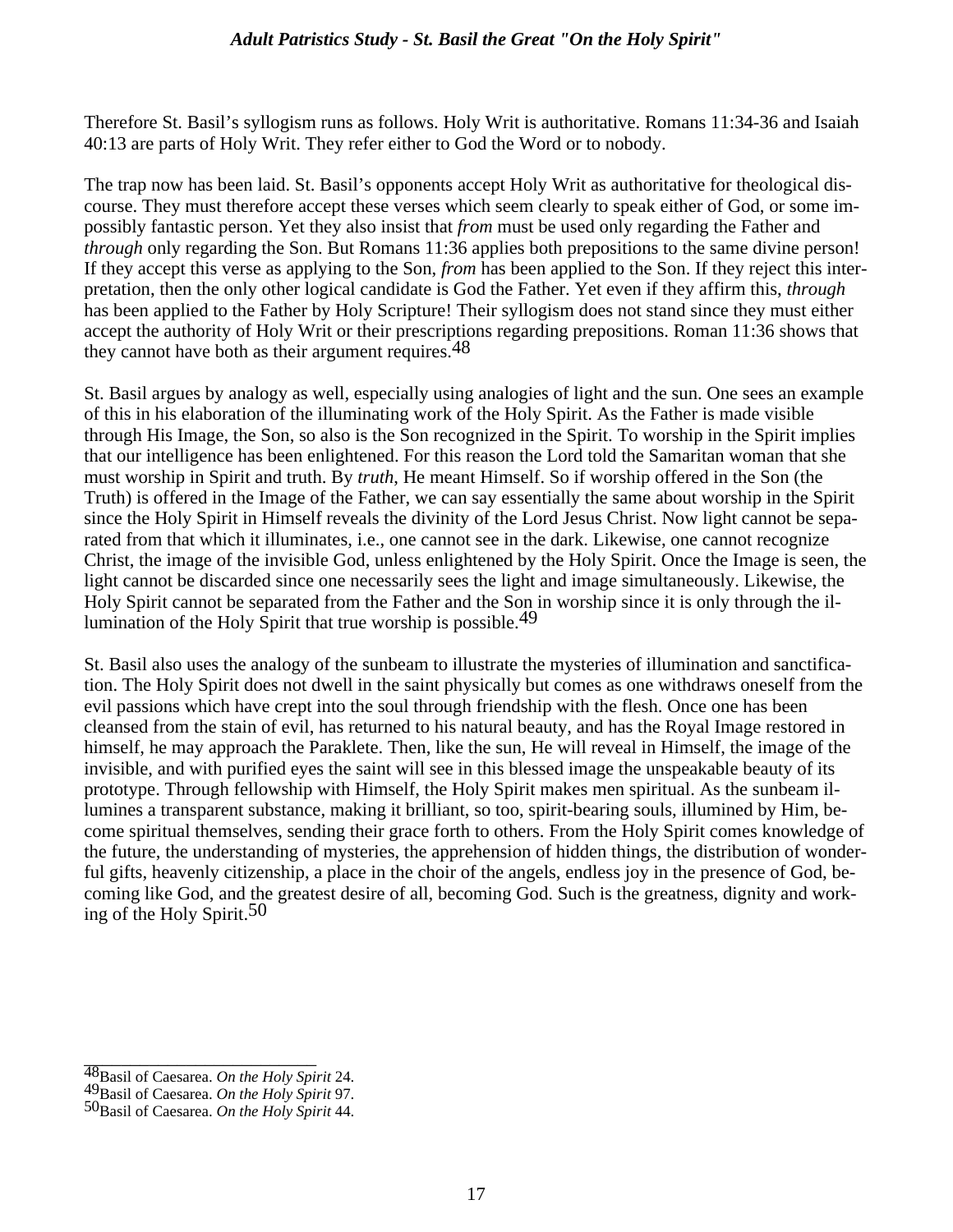# **The Theological Sources of St. Basil**

The three sources for St. Basil's theological work are: **a)** Holy Scripture, **b)** the unwritten traditions of the Fathers, and **c)** the written traditions of the Fathers. Of these three sources, St. Basil uses Holy Writ and the unwritten traditions of the Fathers most dynamically. How St. Basil uses all three sources is now the focus of this study.

By far the most frequently cited source in *On the Holy Spirit* is Holy Writ. Nearly all of his arguments begin with Holy Scripture as a source, or as a justification for his doxology. This is not very surprising since how could one pursue Christian theology without a lively and frequent use of Holy Scripture? That St. Basil uses Holy Writ as a source has already been demonstrated in this paper, especially in the section addressing St. Basil's use of the argumentation from the authority of Holy Scriptures above. Hence this need not be demonstrated again. But there is more to St. Basil's use of Holy Writ than its frequency. The centrality of Holy Writ is essential for St. Basil's theological methodology. Holy Scripture, for St. Basil, is the source of sources. It is central to Christian revelation and the primary source of Christian theology. St. Basil also uses and values highly both the written and unwritten traditions of the Fathers. When citing the traditions of the Fathers to prove the validity of his doxology, however, he makes clear that one ought not be content with their support merely because they are the traditions of the Fathers, *but because the Fathers understood and followed the meaning of Holy Scripture*. The value of the Fathers and their traditions are precious and useful since they reflect the meaning of Holy Writ. For St. Basil, Holy Writ is an absolutely central source for Christian theology.<sup>51</sup>

St. Basil is hardly shy in citing the unwritten traditions of the Fathers in support of his doxology, "glory be to the Father *with the Son together with the Holy Spirit*" (μετά τοῦ ὑιοῦ σὺν τῷ ἁγίῳ  $\pi\nu\epsilon\psi\mu\alpha\tau\iota$ ), and in support of the divinity of the Holy Spirit. St. Basil stood accused of innovation by people who refused to accept the validity of these unwritten sources. As far as St. Basil was concerned, they were enemies of sound doctrine and were not raging against him alone, but also against the very faith itself. They would shake the faith of Christ to its foundations by utterly levelling apostolic tradition to the ground. They supposedly clamored solely for written proofs, rejecting any unwritten testimony of the Fathers as worthless. Hence they proved themselves worse than debtors who refuse to pay their debts without written proof of it.<sup>52</sup>

The sources of Church teaching, whether publicly proclaimed (κήρυγμα, *kerygma*, proclamation or public notice), or reserved to the faithful (δόγματα, *dogmata*, resolutions, decrees, things held to be true), include both written and unwritten sources from apostolic tradition. *For St. Basil, both sources have equal force in true religion*. No one who is in any way familiar with the ordinances of the Church would deny the validity of either. To denigrate unwritten customs as of little worth would fatally mutilate the gospel, regardless of one's intentions, since thereby one would reduce the Gospel teachings to bare words.53

St. Basil then begins to cite several unwritten traditions of the Church, mainly concerning Christian worship, which he saw as essential to Christian practice. Some examples of these are: **a)** signing with the Cross those who are enrolled as catechumens, **b)** the words uttered during the invocation over the

<sup>51</sup>Basil of Caesarea. *On the Holy Spirit* 33-34. \_\_\_\_\_\_\_\_\_\_\_\_\_\_\_\_\_\_\_\_\_\_\_\_\_

<sup>52</sup>Basil of Caesarea. *On the Holy Spirit* 46.

<sup>53</sup>Basil of Caesarea. *On the Holy Spirit* 98-99.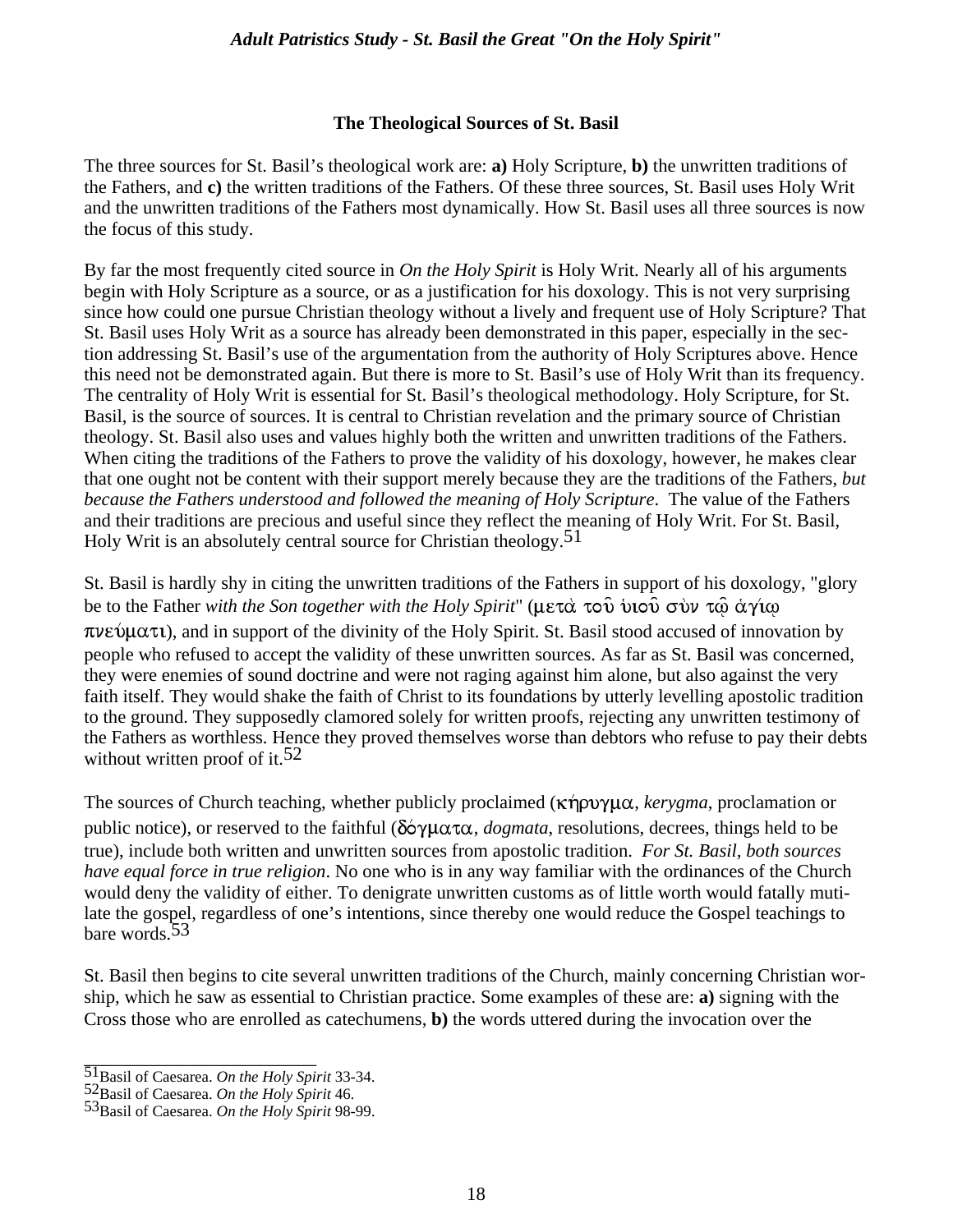Eucharistic bread and the cup of blessing which are beyond what one finds in the Gospels and the words of St. Paul , **c)** the blessing with oil both of the baptismal water and of the candidate approaching the font, **d)** triple immersion at baptism, **e)** the renunciation of Satan and his angels, **f)** facing eastward in prayer because one seeks the Paradise which God planted in the East of Eden, and so forth. What written sources are there which authorize these vital apostolic traditions? Would not the Church be greatly diminished without them? Furthermore, the proper awe for the priceless dogmata are preserved by the silence surrounding them. There is a message for the world, the *kerygma,* which must be proclaimed. But to protect these precious *dogmata* from the devaluation which comes from cheap familiarity, they are shrouded in silence. Certainly Moses did not open all sections of the Tabernacle to everyone (Num. 4:20). Moses also judged that only the Levites were worthy of divine service (Num. 18:22ff). Only one chosen priest was chosen to enter the Holy of Holies, and only once per year (Ex. 30:10, Lev. 16:2). Moses was wise enough to know that triteness and familiarity breed contempt. In the same way, when the Apostles and Fathers of the Church established ordinances, they protected the dignity of the mysteries with silence from the beginning. Unwritten tradition protects the knowledge of the *dogmata* from the scorn and neglect which comes from easy familiarity.<sup>54</sup>

St. Basil concedes that the list of unwritten traditions in the Church is so vast as to be impossible to cite in this treatise. Yet there is the tradition handed down, namely our confession of faith in Father, Son and Holy Spirit. Where is this written? But if we are obliged to believe in that into which we are baptized, then we must make our confession of faith in the same terms as our baptism. Since we have received these terms from the baptismal tradition, let these opponents follow the principles of true religion, allowing us to glorify God with the same terms we use to profess our faith. If they reject this doxology because there is no written authorization for it, let them give written authorization for all the essential practices St. Basil just cited. Since there are so many unwritten traditions which are important for the mystery of true religion, how can they refuse to concede a single word which is used by the Fathers?<sup>55</sup>

The rejection of *with the Spirit* as invalid without written authorization is appropriate only if no other unwritten traditions can be found. If many invaluable mysteries have been handed down from unwritten sources, let them follow this one as well, since it is apostolic to follow unwritten traditions. "Now I praise you, brethren, that ye remember me in all things, and keep the ordinances, as I delivered them to you" (1 Cor. 11:2). Also, "Therefore, brethren, stand fast, and hold the traditions which ye have been taught, whether by word, or our epistle"  $(2 \text{ Thess. } 2:15)$ .<sup>56</sup>

If St. Basil were in court, would not a crowd of witnesses secure his acquittal, even if he did not have written evidence? After all, "at the mouth of two witnesses, or at the mouth of three witnesses, shall the matter be established" (Deut. 19:15). Since the charge is innovation, would not his witnesses be convincing if their testimonies covered a long period of time, establishing the antiquity of the practise? Such a defense would not only demonstrate the frivolity of the charges of innovation, but would also increase one's reverence for the phrase *with the Spirit*, since its hoary antiquity would inspire it. Many of the witnesses joined the Holy Spirit with the Father and the Son with the preposition *with*, while others used the conjunction *and*. Logically, however, the meaning and intent is the same.57

 $\overline{\phantom{a}}$  , which is a set of the set of the set of the set of the set of the set of the set of the set of the set of the set of the set of the set of the set of the set of the set of the set of the set of the set of th

<sup>54</sup>Basil of Caesarea. *On the Holy Spirit* 100-101.

<sup>55</sup>Basil of Caesarea. *On the Holy Spirit* 101-103.

<sup>56</sup>Basil of Caesarea. *On the Holy Spirit* 106-107.

<sup>57</sup>Basil of Caesarea. *On the Holy Spirit* 107.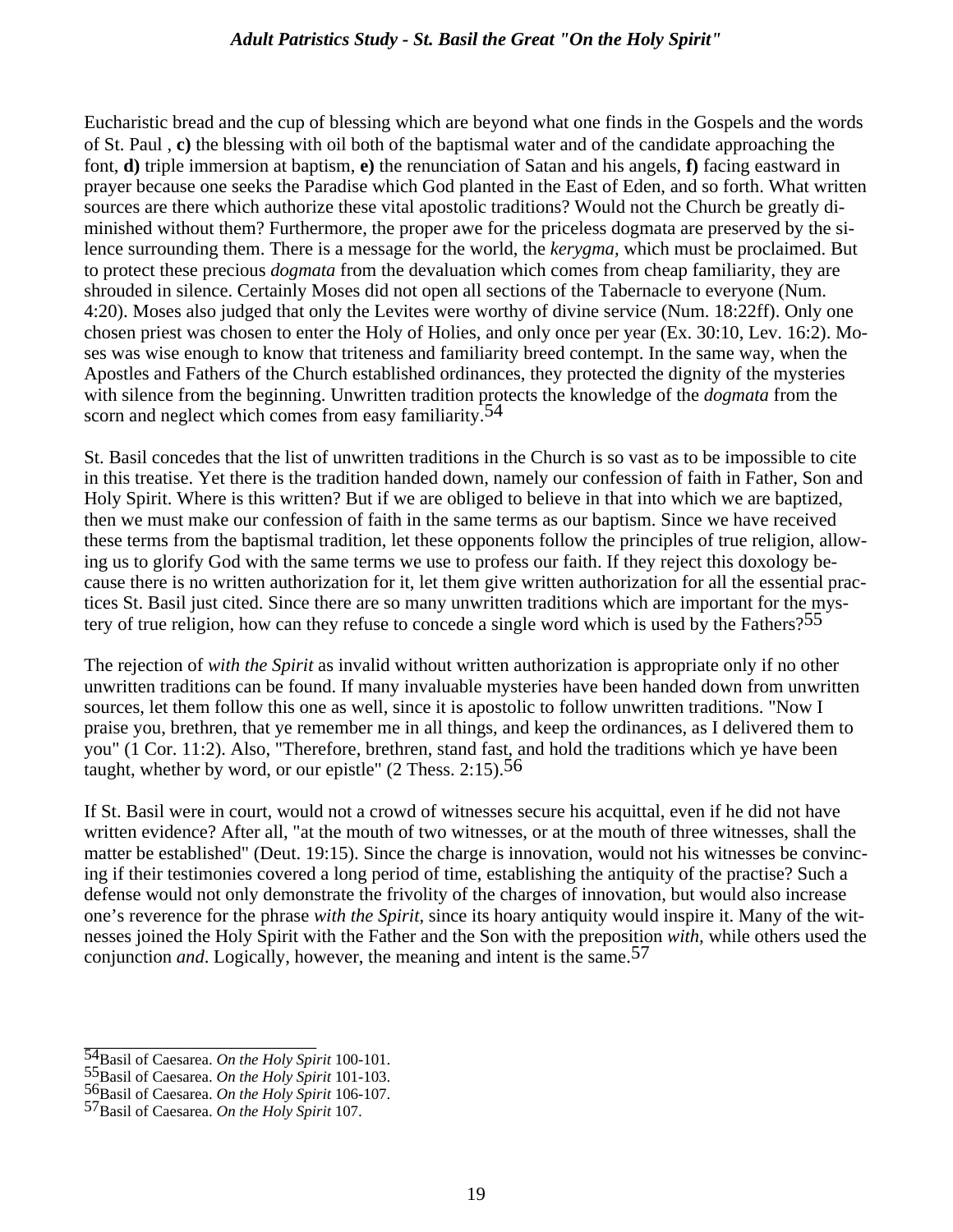Now St. Basil cites his witnesses. Some of these sources are unwritten. For example, he received this doxology from the man who both baptized him and ordained him as priest, namely Eusebius, metropolitan of Caesarea. He also cites the tradition of the churches of Pontus which follow the tradition of St. Gregory the Wonderworker. These churches allow no deviation from the rites established by that great father and saint. In fact, their worship traditions are so ancient that they seem incomplete to many. Yet they use St. Basil's doxology. He also cites the Syriac traditions of Mesopotamia, and the local dialect of Cappadocia, in which the conjunction *and* must be used in the doxology for grammatical reasons. Given these unwritten and ancient traditions, how could St. Basil be an innovator regarding this doxology?<sup>58</sup> Now St. Basil turns to several written sources which establish the propriety of his doxology. These include St. Dionysius of Alexandria who writes in his second letter, "On Accusation and Defense," to his namesake in Rome, "since we have received a form and a rule from the presbyters who have gone before us, we offer thanksgiving in harmony with them, and following everything they have taught us, we conclude our letter to you, To God the Father, and the Son our Lord Jesus Christ, *with the Holy Spirit* be glory and dominion unto ages of ages. Amen." He cites Clement of Rome who writes (1 Clem. 58), "God lives, and the Lord Jesus Christ, *and the Holy Spirit*." He also cites Eusebius of Caesarea (the Church Historian) who invokes, "the holy God of the prophets, the Giver of Light, through our Lord Jesus Christ, *with the Holy Spirit*." In addition to these Fathers, St. Basil cites St. Irenaeus of Lyons, St. Dionysius of Rome, St. Basil's predecessor, Firmilian, Meletius of Antioch, and several excerpts from Origen (where he acknowledges long established Christian usage), Africanus the Historian, the Vespers Hymn, "O Gladsome Light" (φώς 'ιλαρόν), and  $\hat{\omega}$ ς 'ιλαρόν), and so forth.<sup>59</sup>

One thus sees St. Basil's use of three sources for theology. By far, Holy Writ is the most commonly cited source. In defense of his doxology, he cites the unwritten traditions of worship and prayer of the Church. Finally, to establish the antiquity and propriety of his doxology, he cites the writings of several Church Fathers. For St. Basil, Holy Scriptures is the sources of sources. Even the traditions of the Fathers are valuable because the Fathers understood and adhered to Holy Writ. Yet for St. Basil, both written and unwritten traditions of the Fathers are of equal force in both the theology and worship of the Church. To deny the validity of the unwritten traditions of the Church would hollow out the Gospel, reducing it to mere words. These unwritten traditions of worship are a natural source for St. Basil since it is a doxology, after all, which he is defending. Finally, St. Basil cites several writings of earlier Church Fathers. This is his least used source, but it is vital against charges of innovation since through them he establishes the antiquity of his doxology. One cannot be an innovator by following ancient practices!

#### **General Conclusion**

In demonstrating the divinity of the Holy Spirit, St. Basil's treatise, *On the Holy Spirit*, lays the foundations of Eastern Orthodox trinitarian theology both conceptually and terminologically. Although refined and clarified by the Cappadocian Fathers who survived him, St. Basil's work laid the foundations of the Niceno-Constantinopolitan Creed of 381. This alone justifies the study of this work since it is fundamental to Orthodox trinitarian theology. Yet its value transcends being a theological source. St. Basil uses and discusses here the sources and methods of Eastern Orthodox theology. His masterful use of Holy Writ, the worship traditions of the Church, the writings of the Church Fathers, of logic, and of precise theological language make this treatise an example of how Orthodox theology is done. *On the Holy Spirit* is a therefore a work which every Orthodox Christian should both read and reread.

 $\overline{\phantom{a}}$  , and the same state of the same state  $\overline{\phantom{a}}$ 

<sup>58</sup>Basil of Caesarea. *On the Holy Spirit* 111-113.

<sup>59</sup>Basil of Caesarea. *On the Holy Spirit* 108-110.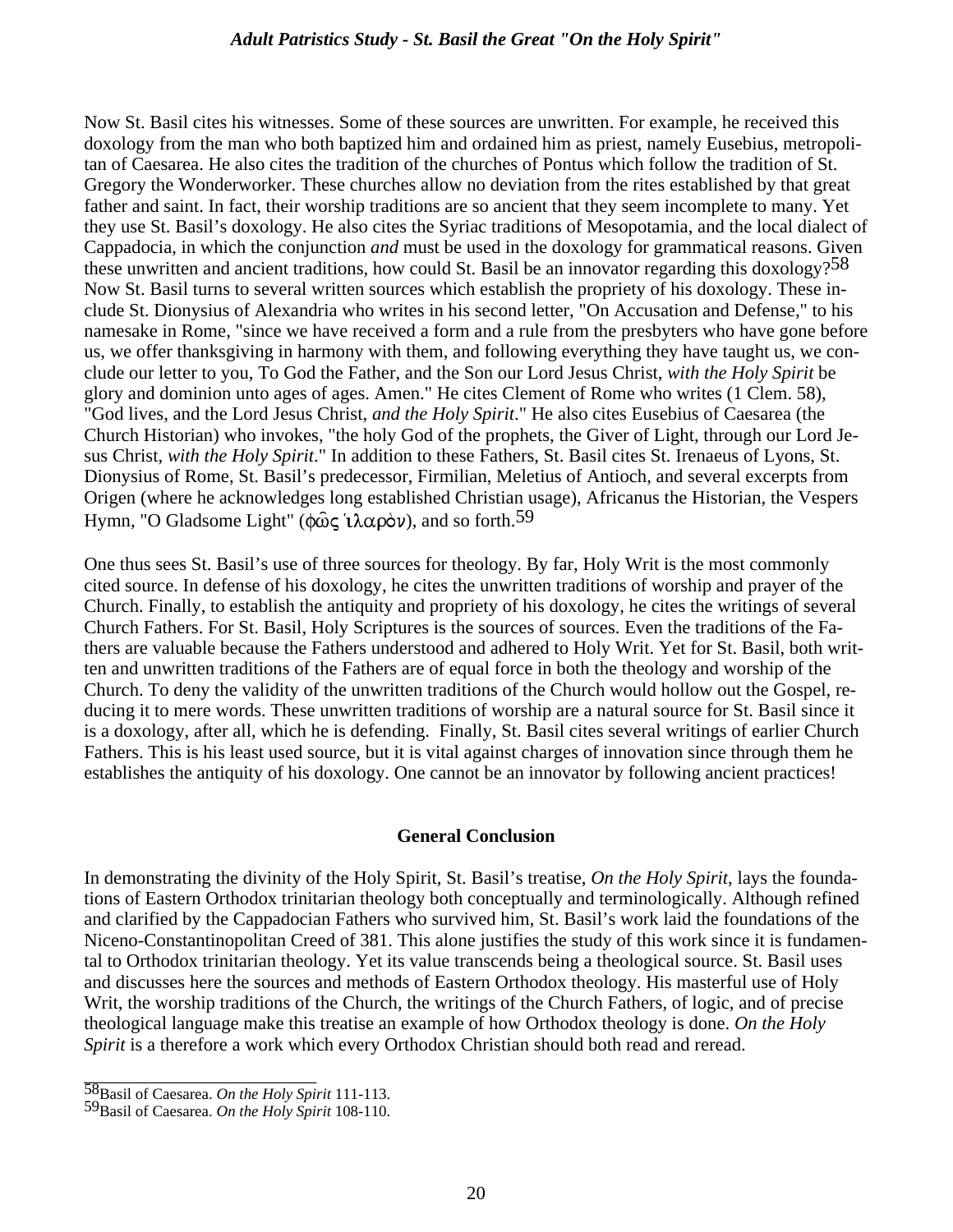# **Selected Bibliography**

*Creeds of the Churches* (ed. John H. Leith; John Knox Press, 3rd ed. 1982), especially 28-32 (Creed of Nicaea, 325) and 33-36 (Creed of Constantinople, 381).

*The Oxford Dictionary of the Christian Church* (ed. F. L. Cross and E. A. Livingston; Oxford University Press, 2nd ed. 1985) 139-141.

Athanasius of Alexandria. *St. Athanasius: On the Incarnation* (trans. Religious of the C.S.M.V.; intro. C. S. Lewis; Crestwood, NY: St. Vladimir's Seminary Press, 1973).

Barnes, Timothy D. *Athanasius & Constantius* (Cambridge, MA: Harvard University Press, 1993).

Basil of Caesarea. *St. Basil the Great: On the Holy Spirit* (trans. David Anderson; Crestwood, NY: St. Vladimir's Seminary Press, 1997).

Basil of Caesarea. *Saint Basil: Letters and Select Works* (ed. Philip Schaff and Henry Wace; trans. Rev. Blomfield Jackson; NPNF 8, Second Series; Grand Rapids, MI: Eerdmans, 1983).

Gregory of Nazianzus. *Saint Gregory Nazianzen, Archbishop of Constantinople: Select Orations and Letters* (ed. Philip Schaff and Henry Wace; trans. Charles Gordon Browne, M.A. and James Edward Swallow, M.A.; NPNF 7, Second Series; Grand Rapids, MI: Eerdmans, 1983) 185-498.

Gregory of Nyssa. *Gregory of Nyssa: Dogmatic Treatises, etc.* (ed. Philip Schaff and Henry Wace; trans. William Moore, M.A. and Henry Austin Wilson, M.A.; NPNF 5, Second Series; Grand Rapids, MI: Eerdmans, 1983).

Grillmeyer, Aloys, S. J. *Christ in the Christian Tradition: From the Apostolic Age to Chalcedon (451)* (trans. J. S. Bowden; New York: Sheed and Ward, 1965).

Lossky, Vladimir *The Mystical Theology of the Eastern Church* (Crestwood, NY: St. Vladimir's Seminary Press, 1976).

Meyendorff, John. *Byzantine Theology: Historical Trends and Doctrinal Themes* (Crestwood, NY: St. Vladimir's Seminary Press, 1983).

Pelikan, Jaroslav. *The Christian Tradition: The Emergence of the Catholic Tradition (100-600)* (Chicago: University of Chicago, 1971).

Quasten, Johannes. *Patrology III* (Westminster, MD: Christian Classics, 1983) 203-236.

Staniloae, Dumitru. *Theology and the Church* (trans. Robert Barringer; Crestwood, NY: St. Vladimir's Seminary Press, 1980).

Cover image taken from the *On-line Novgorod* at http://www.novgorod.ru/english.php